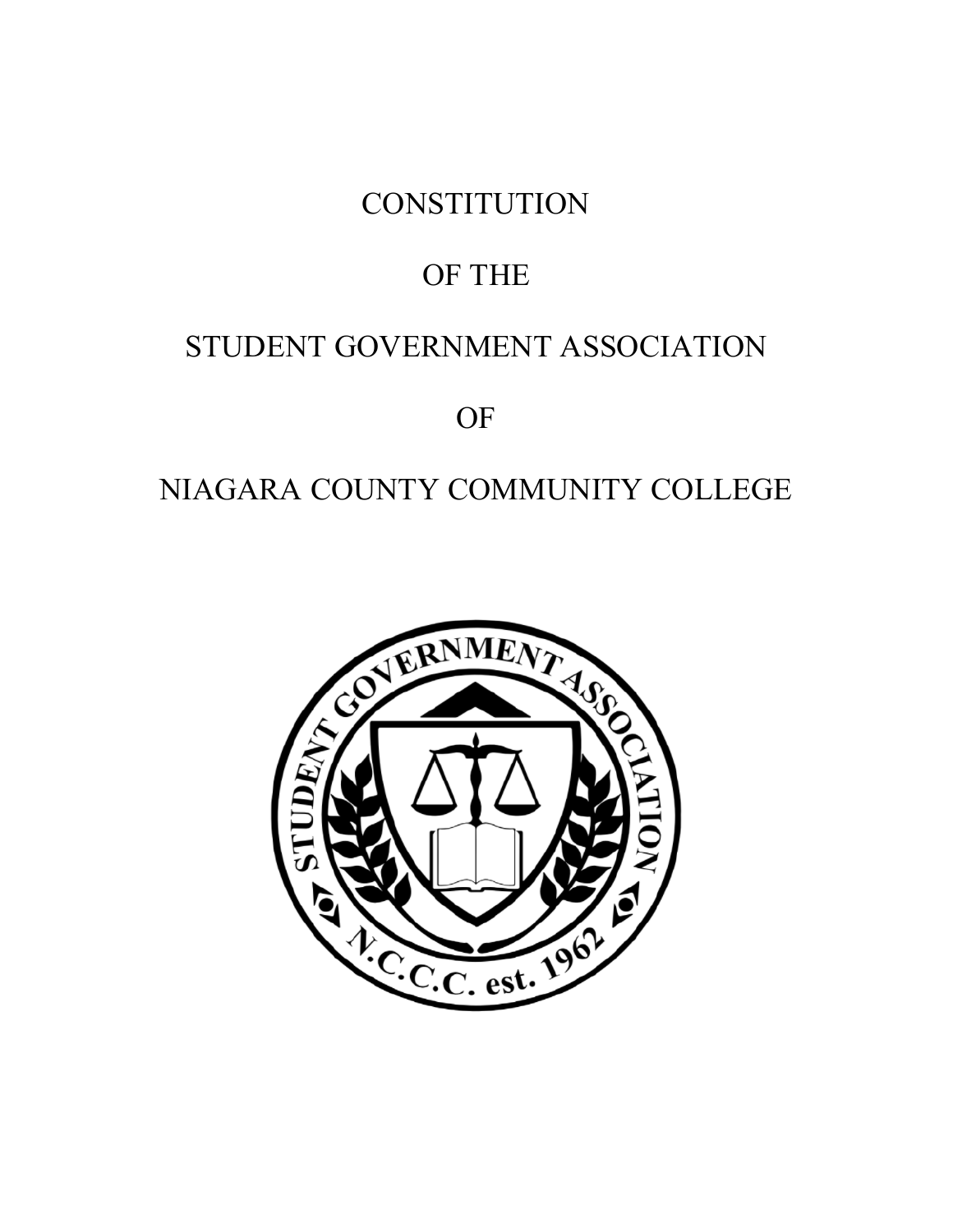# **TABLE OF CONTENTS**

# **PAGE # ARTICLE**

| 3              | <i>Article I –</i> Name & Purpose                                                     |
|----------------|---------------------------------------------------------------------------------------|
| 3              | Article II - Organization & Meetings of the SGA                                       |
| 5              | <i>Article III</i> – Duties & Responsibilities of the SGA as a Whole                  |
| 6              | Article IV – Duties & Responsibilities of the SGA concerning Student<br>Organizations |
| 7              | Article $V$ – The Executive Board                                                     |
| $\overline{7}$ | <i>Article VI</i> – Standing Committees                                               |
| 10             | Article $VII$ – Duties, Responsibilities, & Qualifications for Members                |
| 17             | Article VIII – Elections                                                              |
| 19             | Article $IX$ – The Amendment Process                                                  |
| 20             | <i>Article X</i> - Emergency Clause                                                   |
| 21             | $Article\ XI - Adoption$                                                              |
|                |                                                                                       |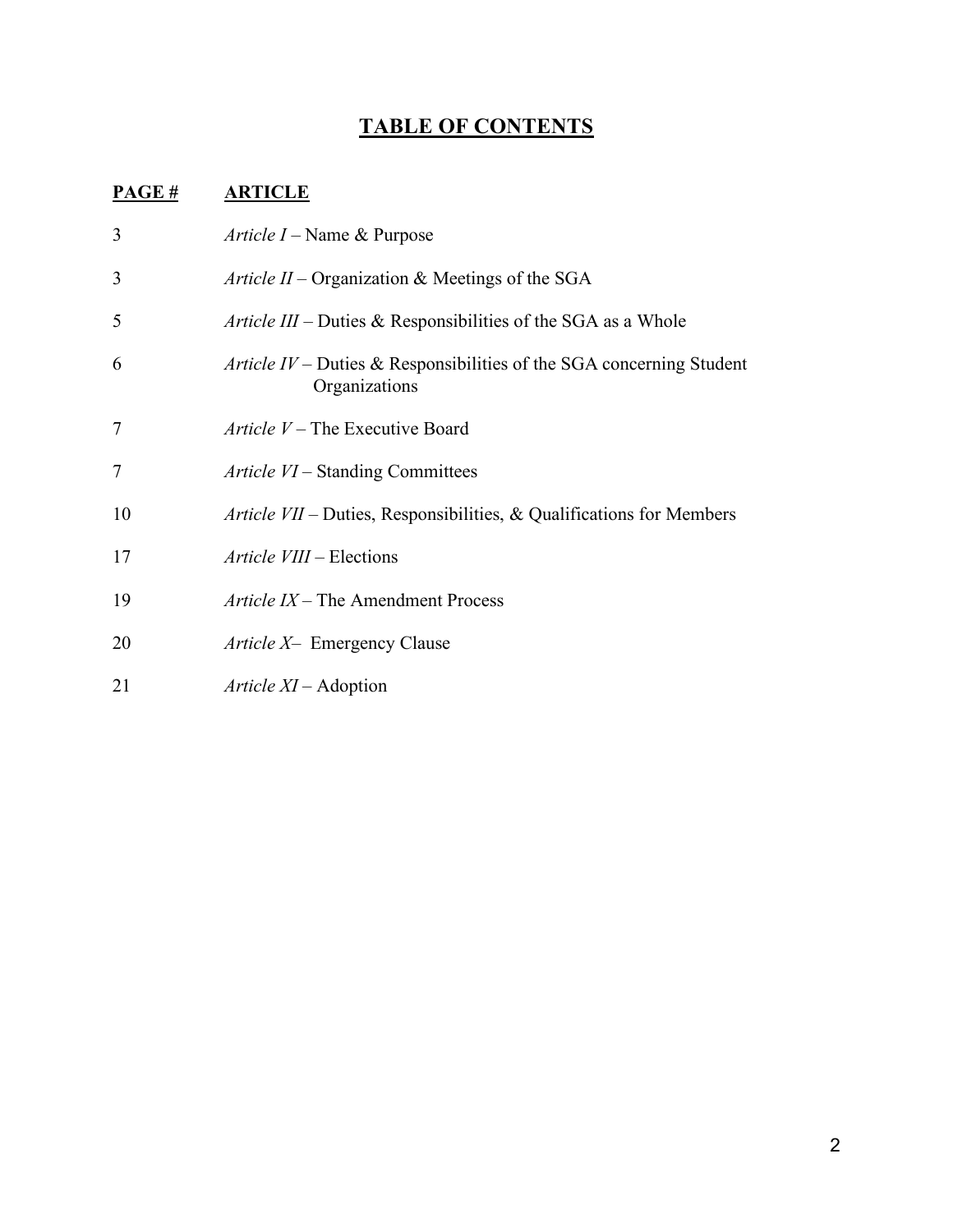### **WE, the assembled representatives of the student body of Niagara County Community College, in order to better further the efficient and effective functioning of the SGA, do hereby ordain and establish this Constitution on this, June the 24th, of the year Two Thousand Twenty One.**

#### *ARTICLE I – Name & Purpose*

**Section 1** This organization shall be called the Student Government Association of Niagara County Community College.

**Section 2** The purpose of the SGA is to promote the general welfare of the student body, to stimulate interest in, and support those activities contributing to our cultural, social, and physical enrichment, to continue to promote democratic participation in relevant areas to the student college community, and to provide students with the equitable opportunity for involvement and experience in a collegiate governance process. The SGA shall serve as the official liaison for communication between the students and the student body, faculty, administration, and College Association. It is the responsibility of the SGA to take appropriate action on behalf of the student body, make recommendations to the President, present proposals to the Board of Trustees and represent the student body in all aspects pertaining to student life at Niagara County Community College.

### *ARTICLE II – Organization & Meetings of the SGA*

**Section 1** The SGA shall consist of a maximum of 27 members, those members being eight (8) Sophomore Senators, eight (8) Freshman Senators, two (2) Part-Time Senators, one (1) SGA Advisor, three (3) Faculty SGA representatives, one (1) Student Trustee, one (1) Athletic Director, one (1) College Association Bookkeeper, one (1) Vice President of Student Services, and one (1) President of the College.

**Section 2** The Student Trustee, Vice President of Student Services, and President of the College shall all serve as ex-officio members on the SGA. These members shall be excluded from voting.

**Section 3** The three (3) faculty representatives shall be elected by the Faculty SGA to serve 3-year terms to serve as advisors on all issues pertinent to the SGA. These representatives shall be selected so that one member is up for reappointment or replacement annually. Faculty representatives should notify the SGA President if they are unable to attend scheduled meetings at least one (1) day in advance of said meeting(s).

a. SGA members may serve a maximum of three, one-year terms or a maximum of six semesters on the SGA. If a Student Senator resigns more than twice from SGA, no matter what position they held on SGA, that student will no longer be eligible to be re-elected to the SGA.

b. A part-time senator may run for an additional two(2) academic year terms as an SGA senator, so long as they remain as a part-time senator.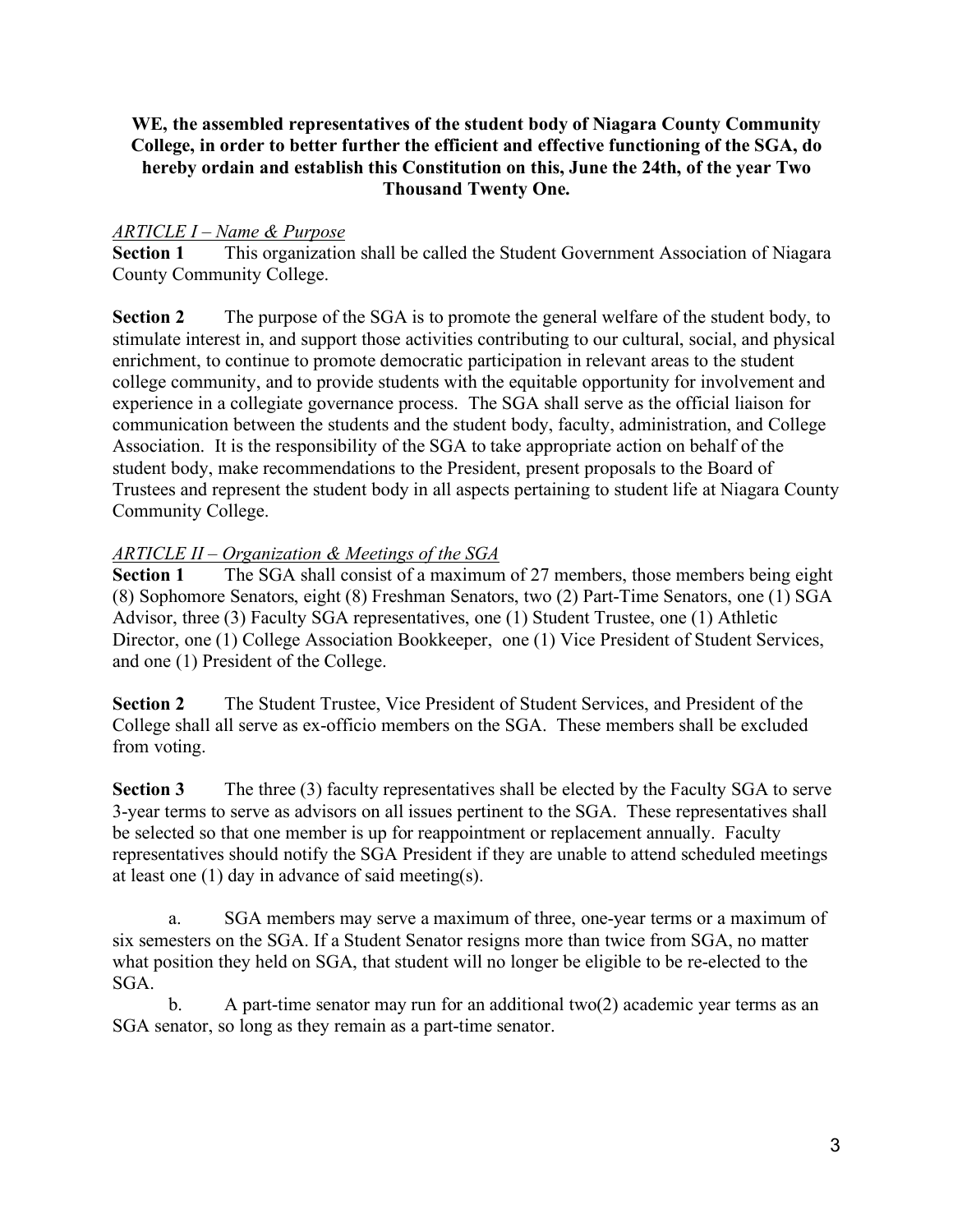**Section 4** The SGA shall hold weekly or bi-weekly meetings at the discretion of the SGA President. The time is also to be determined by the President of the SGA.

a. Meetings of the SGA shall be open and advertised to the public, except when entered into executive session. No secret meetings shall be permitted under any circumstances, and in all cases, the "Open Meetings Law" of the State of New York shall be followed in the operation of these meetings.

- b. Special meetings may be called in advance by the President of the SGA upon his/her own initiative or upon the request of four (4) members of the SGA. Such special meetings must be announced and publicized at least two (2) days in advance of the actual meeting.
- c. The President shall chair all meetings of the SGA.
- d. SGA cannot transact any business action without a quorum. A quorum shall consist of a simple majority of the voting student membership.
	- i. The Vice President shall be responsible for calculating the number of members present in order to determine quorum.
	- ii. If quorum is not reached the meeting may be held, but under no circumstances shall transaction of official business be permitted until quorum is reached.
- e. Proxy voting shall not be permitted
- f. The calculating of votes shall be based on the total of those members present and voting. Any vote to "abstain" shall be considered a non-vote. Therefore any member that abstains on a particular item shall not be calculated into the total number of members present and voting.
- g. Any discussion which takes place during the public comments portion of a meeting will have a maximum time limit of three (3) minutes. Any presentation at SGA will have a maximum time limit of five (5) minutes. The discussion period following a presentation will have a time limit of five (5) minutes. The President, or designee, will keep track of the time.
- h. At any time during a meeting, the SGA may, in accordance with the "Open Meetings Law" of the State of New York, and by simple majority vote, move into Executive Session.
	- i. No person or persons other than current voting members and the SGA Advisor shall be permitted in the meeting room during Executive Session, unless specifically invited by the chair
	- ii. All personal effects belonging to any person or persons other than those identified in the previous clause must be removed from the meeting room upon Executive Session being called.
	- iii. There shall be no minutes taken, nor shall there be any writing by anyone whatsoever, during Executive Session, nor shall the proceedings ever be written down by anyone present at any future date and time.
	- iv. No information discussed during Executive Session shall be discussed after the close of the Executive Session with anyone other than those present during the Executive Session.
	- v. Should the Executive Session discussion pertain to a specific member, the chair may order the member to leave the meeting room.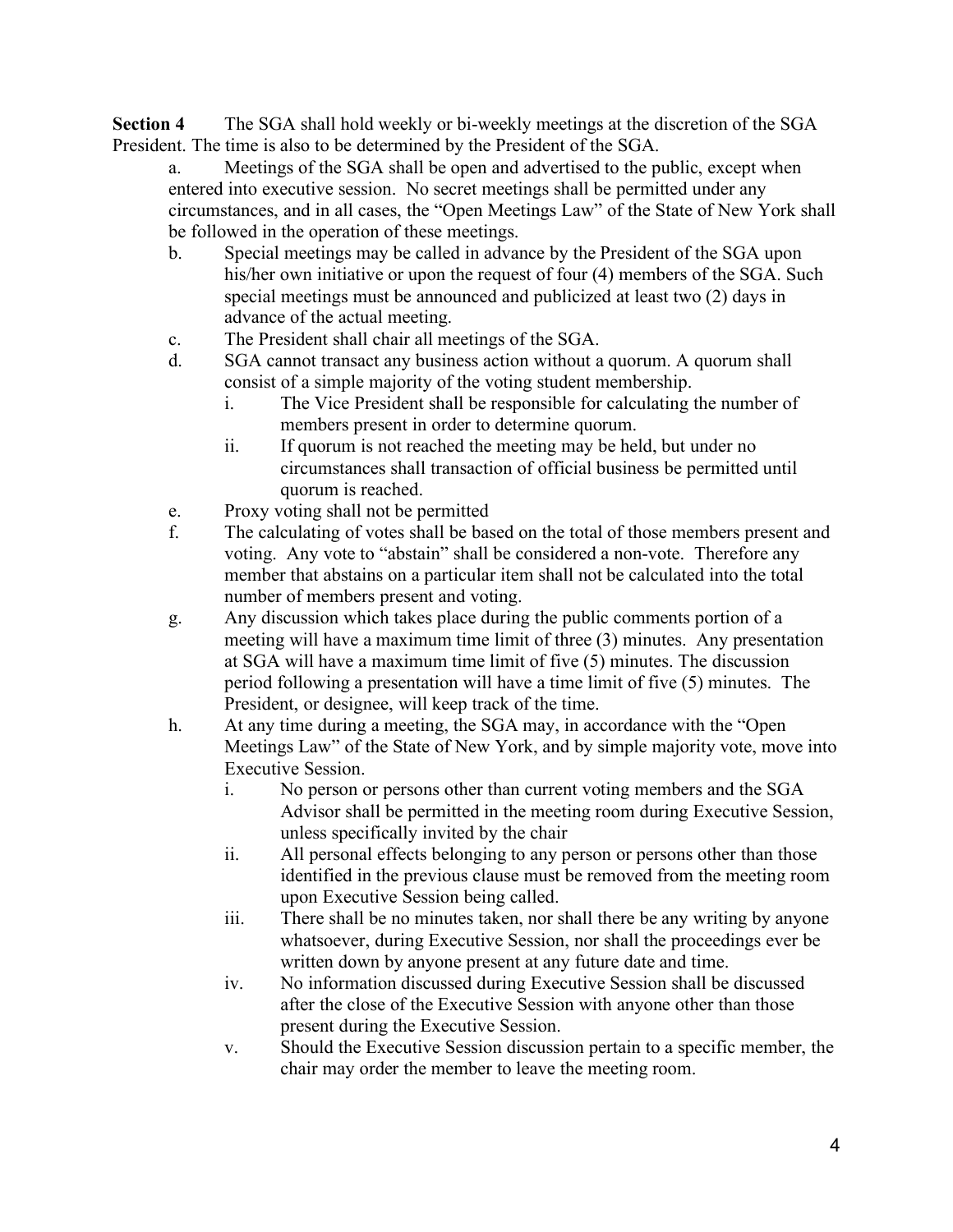vi. Under all circumstances, meetings shall be run according to the rules outlined in the most recent copy of *Robert's Rules of Order* readily available, except in situations where there are contradictions with this Constitution or with any bylaws that have been adopted, in which case the rules outlined in this Constitution and in the bylaws shall take precedence.

# *ARTICLE III – Duties & Responsibilities of the SGA as a Whole*

**Section 1** The SGA shall have the responsibility for the administration of the Student Activities. A budget process shall be conducted as outlined in the Student Activity Policy Manual. The final budget shall then be submitted by the SGA to the President of the College no later than the final SGA meeting of that Spring Semester for securing final approval by the Board of Trustees. In the administration and use of monies from Student Activities, the SGA and its student organizations shall be governed by the policies of the State University of New York and the policies of the College administration. The SGA Advisor shall serve as the official advisor for all financial transactions. The SGA Treasurer or President and the SGA Advisor, or designee, must approve all expenditures of Student Activity monies prior to expenditures. The SGA Treasurer, President, Vice-President, Student Event Coordinator, Secretary, and the SGA Advisor also serve as the official Finance Committee- responsible for the preparation of budget recommendations and day-to-day operations of a financial nature.

**Section 2** The SGA shall oversee the rights and privileges of all students in academic and non-academic matters. This will be done within the framework of the Student Code of Conduct. All grievances will be handled by the Judicial Board as explained in the Student Code of Conduct. When the issue is academic in nature, the matter will be addressed by the Academic Grievance Board. In either event, the Vice President of Student Services, or designee, will address the matter.

**Section 3** The SGA shall initiate, undertake or support any project or activity which, in its opinion, will serve the general interests of the College, the student body, or the community.

**Section 4** The SGA shall charter student clubs/organizations, allocate funds from Student Activities to those clubs/organizations, and coordinate their activities within the policies of the State University of New York and those of Niagara County Community College. Should a student club/organization violate a policy of the SGA, State University of New York, or of the College, the SGA shall have the authority to revoke the organization's charter.

**Section 5** The SGA shall enter into any intercollegiate affiliation or association which, in its opinion, will serve the students in a positive manner.

**Section 6** The SGA shall conduct investigations and studies, employ technical advice, and appoint committees, commissions, and boards in order to further its legislative functions.

**Section 7** The SGA shall enact, amend or rescind bylaws and all necessary rules and regulations for its own conduct and procedures by not less than a majority vote of its total voting membership.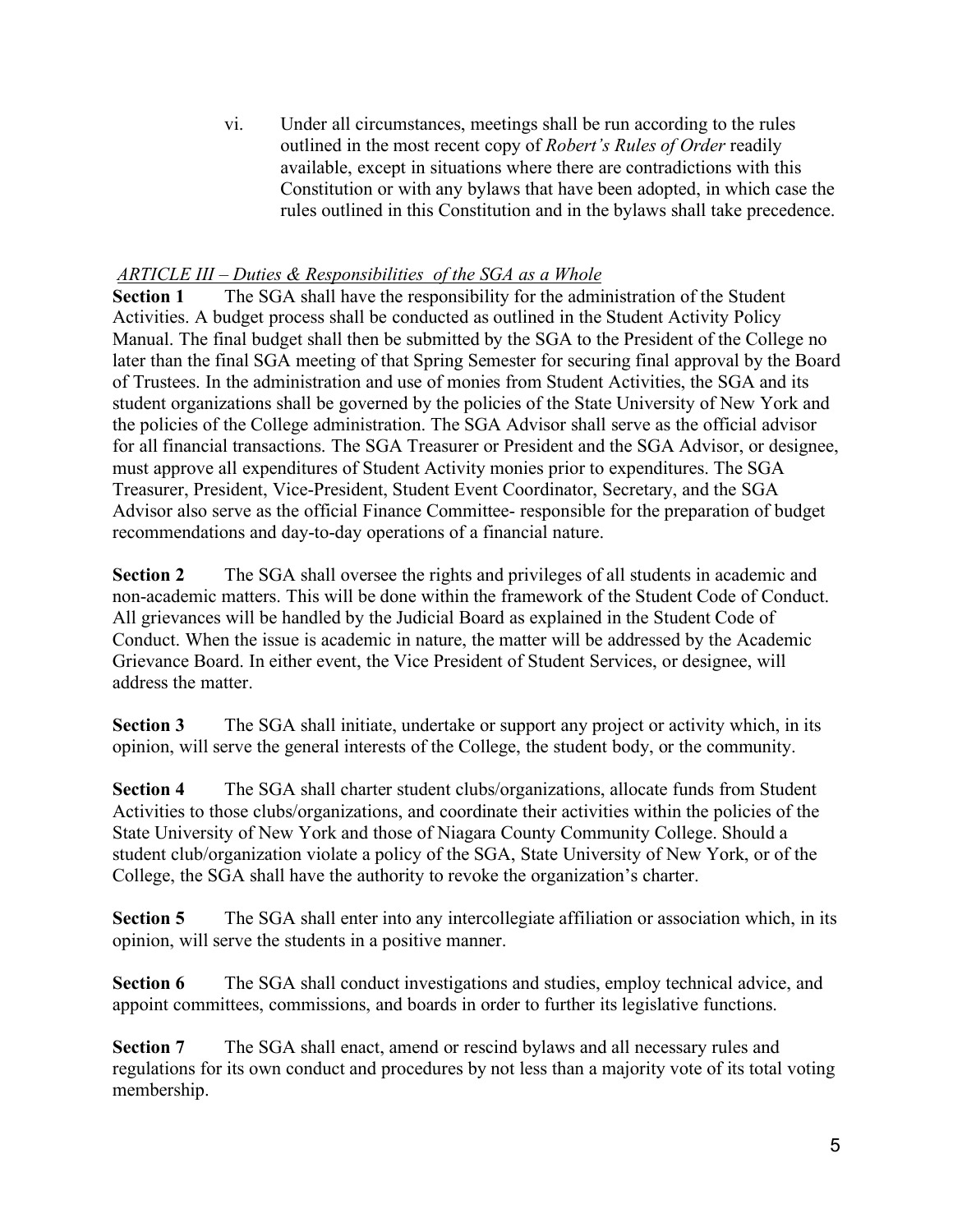**Section 8** The SGA shall be responsible for selecting up to three (3) student representatives to serve as members on committees of Faculty SGA which are relevant to student life.

**Section 9** The designated SGA officers shall be voting members of the Faculty Senate. Two faculty advisors, endorsed by Faculty SGA, reciprocally have voting privileges on SGA.

**Section 10** The SGA shall have the power to freeze and/or reallocate a club's/organization's funds when that club/organization becomes inactive through a "financial resolution" process. A club/organization is inactive when they repeatedly fail to meet and are declared inactive by the faculty advisor. The SGA further shall have the power to freeze and/or reallocate previously budgeted funding if financial regulations for administering these funds are violated by the budgeted club/organization or program area.

**Section 11** The SGA shall have the power to remove from SGA any of its officers or members whose conduct and/or general College records discredits the SGA. Action for removal may be initiated by:

a. A petition to the Vice President of Student Services containing the signatures of ten (10) percent or more of the members of the student body.

b. By a majority vote of the full SGA membership, requesting removal. All removal proceedings shall be chaired by the Vice President of Student Services. During removal proceedings, the officer or senator will maintain all duties and right hereinafter defined. The removal of a senator or officer must be approved by two-thirds of the total voting membership of the SGA. Such recommendations shall then become effective.

# *ARTICLE IV – Duties & Responsibilities of the SGA concerning Student Organizations*

**Section 1** The SGA shall have the power to charter student clubs/organizations, allocate funds from the Student Activities, and coordinate their activities. New clubs/organizations that are endorsed after the budget process is completed can seek funding from the contingency funds of the SGA budget.

**Section 2** The SGA shall have the authority to reprimand any student club/organization in an appropriate manner which the majority of the SGA deems necessary for violations of College or SGA policies. Individual members, however, are not subject to SGA reprimand.

**Section 3** The constitution of an SGA chartered student club/organization requires the approval of the SGA, by a simple majority vote.

**Section 4** An amendment to the constitution of an SGA chartered student club/organization requires the approval of the SGA, by a simple majority vote.

**Section 5** The SGA shall have the authority to provide a club/organization with an operating budget each academic year, given that a club representative submits and presents the request prior to the deadline provided by the Finance Committee.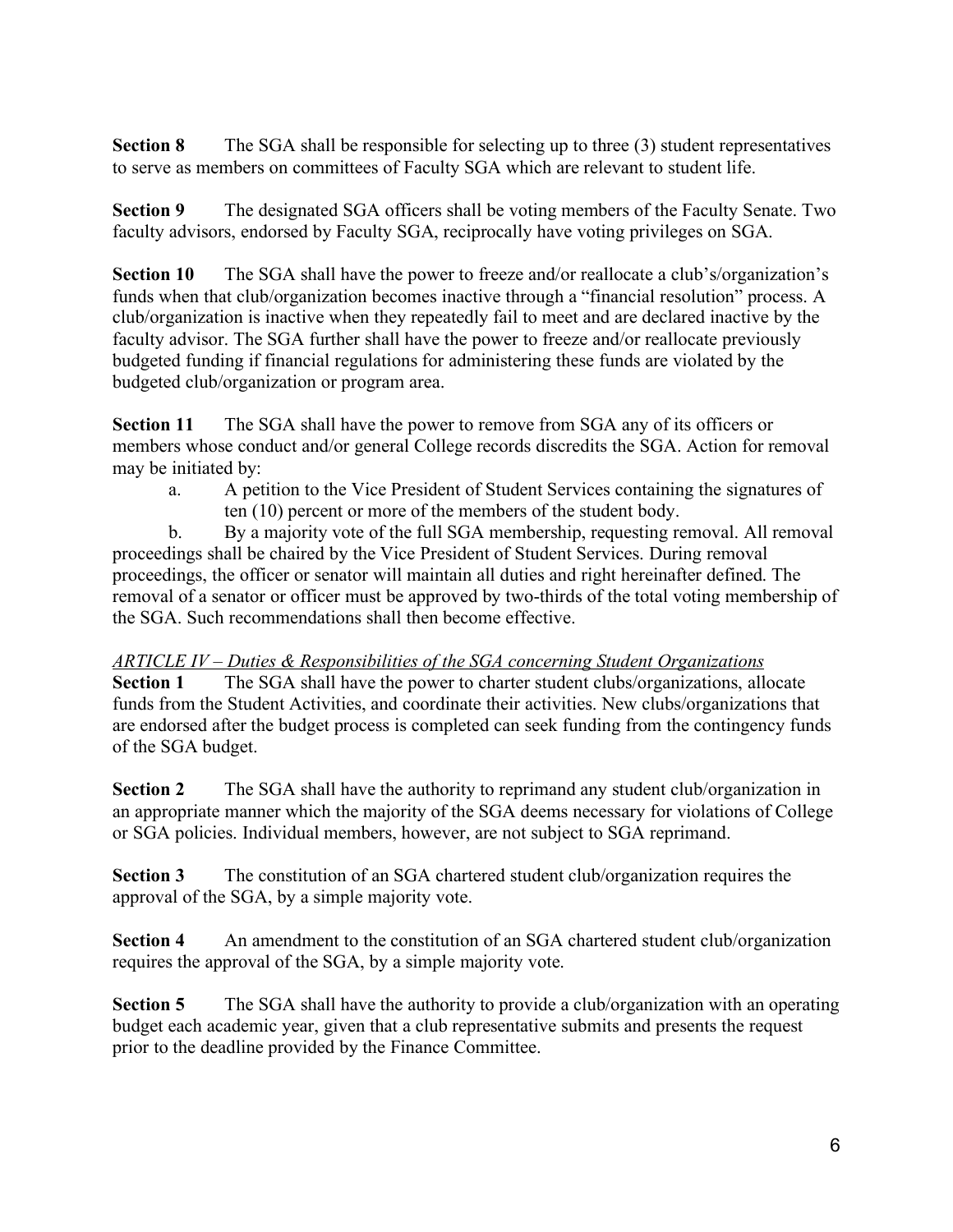**Section 6** The SGA is unable to fund any activities or groups that require GPAs, tryouts, or restrict access to all students. Some examples of those would be cheerleading, and honor societies. etc. IF groups allow access to everyone at a specific event, the SGA may consider funding those events through the official funding process.

**Section 7** All SGA chartered clubs and/or organizations are open to all students at Niagara County Community College.

## *ARTICLE V – The Executive Board*

**Section 1** The executive powers of the SGA shall be invested in the Executive Board, which shall consist of the President, Vice President, Treasurer, Student Event Coordinator, and Secretary.

**Section 2** The Executive Board shall be responsible for implementing and carrying out all decisions and regulations of the SGA.

**Section 3** The Executive Board meetings shall be held at the discretion of the President to discuss any issues relating to the SGA meeting agenda or policies adopted by the SGA.

**Section 4** The Executive Board shall, upon a simple majority vote of its members, create rules and regulations regarding the area designated as the SGA Office, and shall be responsible for enforcing these rules and regulations. All rules and regulations shall be conspicuously posted by the Executive Board inside the SGA Office for all members to read.

# *ARTICLE VI – Standing Committees*

The subsequently named shall be considered permanent standing committees of the SGA. All members not identified by title positions shall be appointed by the President of the SGA.

### **Section 1** Finance Committee

- a. The Finance Committee shall be established at the first regularly scheduled SGA meeting after the Fall elections, and re-established, if necessary, at the first regularly scheduled SGA meeting of the Spring semester.
- b. The Finance Committee shall review all proposed budgets from all organizations requiring the use of Student Activities fee monies. It shall, as well, review all financial transactions which it shall further review all post-facto purchase requests. Following review, this committee will present all recommendations to the SGA for action.
- c. The Finance Committee shall review all proposed travel requests from clubs/organizations requiring the use of Student Activities fee monies. Following the review of each request, this committee shall decide on the amount of money to be allocated to said club/organization based upon the information provided.
- d. The Finance Committee shall consist of the SGA Treasurer, SGA President, Vice-President, Student Event Coordinator, Secretary, and the SGA Advisor.
- e. The Finance Committee shall be chaired by the SGA Treasurer.

**Section 2** Facilities Committee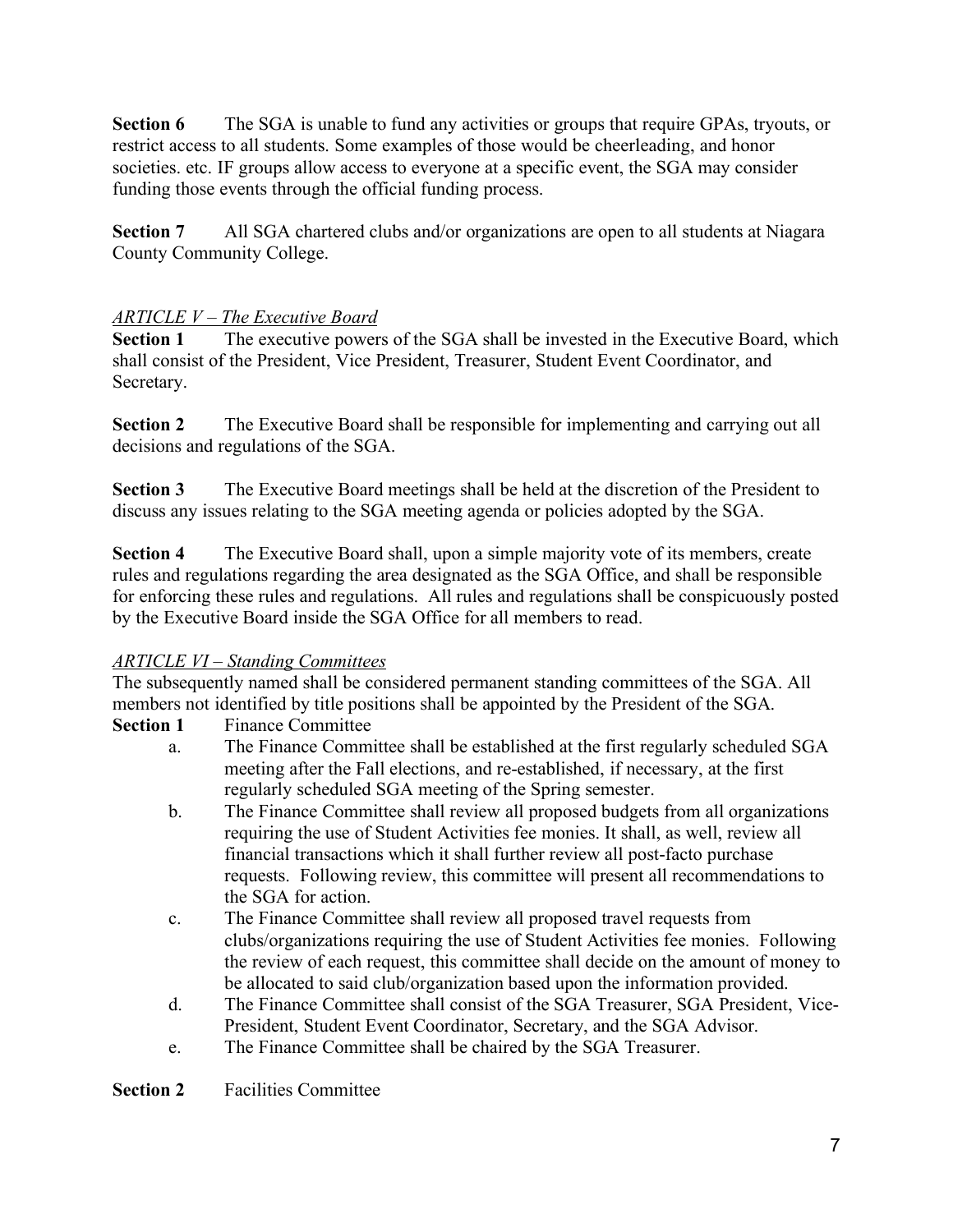- a. The Facilities Committee shall be established at the first regularly scheduled SGA meeting after the Fall elections, and re-established, if necessary, at the first regularly scheduled SGA meeting of the Spring semester.
- b. The Facilities Committee shall consist of a chair or co-chairs and at least two (2) additional student senators.
- c. The Facilities Committee shall work in conjunction with the Vice President of Operations.
- d. The Facilities Committee shall develop and pursue any actions that relate to the improvement of Niagara County Community College's campus, facilities, and/or physical structure, as determined by said committee.
- e. The Facilities Committee shall report to the SGA during Committee Reports.
- f. The Facilities Committee shall meet, at a location to be determined by the chair of the committee, at least one (1) time every month.

## **Section 3** Community Outreach Committee

- a. The Community Outreach Committee shall be established at the first regularly scheduled SGA meeting after the Fall elections, and re-established, if necessary, at the first regularly scheduled SGA meeting of the Spring semester.
- b. The Community Outreach Committee shall consist of a chair or co-chairs and at least two (2) additional student senators.
- c. The Community Outreach Committee shall publicize through various means, and as decided during meetings of the committee, SGA activities, and the SGA as a whole.
- d. The Community Outreach Committee shall be responsible for planning and organizing various events designed to encourage student participation in the SGA, including fundraisers related to SGA.
- e. The Community Outreach Committee shall report to the SGA during Committee Reports.
- f. The Community Outreach Committee shall meet, at a location to be determined by the chair of the committee, at least one (1) time every month.

# **Section 4** Programming Committee

- a. The Programming Committee shall be established at the first regularly scheduled SGA meeting after the Fall elections, and re-established, if necessary, at the first regularly scheduled SGA meeting of the Spring semester.
- b. The Programming Committee shall consist of at least a chair or co-chairs.
- c. The Programming Committee shall act as a liaison between the Campus Activities Board and the SGA.
- d. The Programming Committee shall present to the SGA any proposed Programming Board expenditure at/above a cost of \$10,000. The SGA has the authority to approve any Programming Board expenditures at/above \$10,000 by a simple majority vote.
- e. One member of the Programming Committee shall attend every scheduled Programming Board meeting unless it conflicts with a previously scheduled SGA meeting.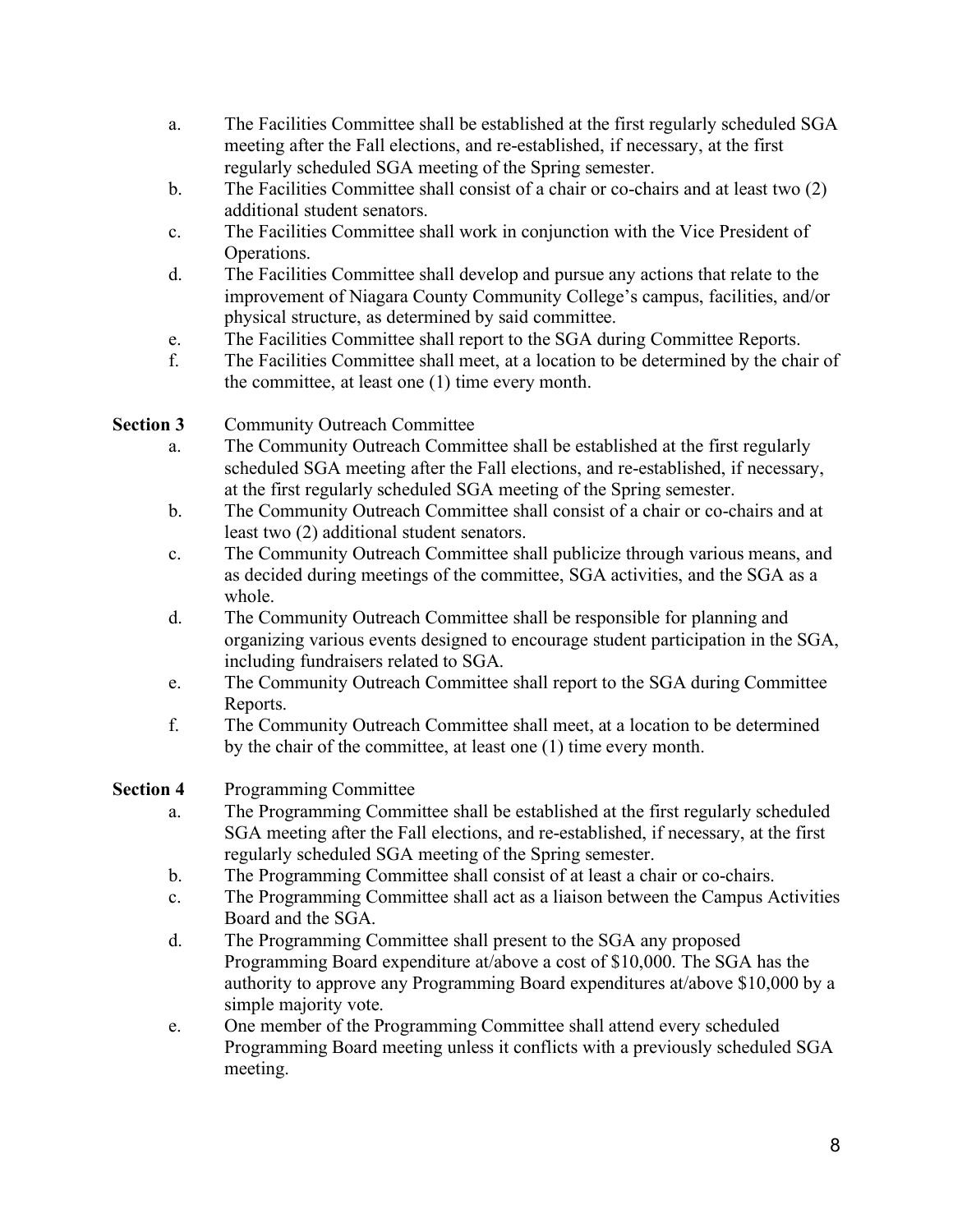f. The Programming Committee shall report to the SGA during meetings under committee reports.

**Section 8** Constitution Committee

- a. The Constitution Committee shall be established in any instance that the SGA determines a need for the committee, and shall remain in operation until the end of the semester.
- b. The Constitution Committee shall be chaired by the President.
- c. The other six (6) members of the Constitution Committee shall be: one (1) other Executive Board member, two (2) Sophomore Senators, two (2) Freshman Senators, and one (1) Faculty Representative or The SGA Advisor.
- d. The Constitution Committee shall be the final arbiter on the interpretation of this Constitution and any adopted bylaws, as well as craft and propose Amendments to this Constitution, if deemed necessary.
	- i. All rulings shall be determined by a simple majority vote.
	- ii. Questions relating to this Constitution and/or any adopted bylaws may be submitted to this committee, through the President, in writing by any SGA member at any time.
- e. The Constitution Committee shall meet on any questions related to this Constitution, proposed Amendments, and/or any adopted bylaws that are brought to the attention of the President.

**Section 9** Student Wellness Committee

- a. The Student Wellness Committee shall be established at the first regularly scheduled Student Government Association after the Fall Elections, and reestablished, if necessary, at the first regularly scheduled meeting of the Spring Semester.
- b. The committee must consist of at least a chair or co-chairs and at least two (2) additional senators.
- c. The committee shall be chaired by a Student Representative of the Campus Safety Advisory Board.
- d. The Student Wellness Committee shall be established in any instance that the Student Government Association must stand as a representative of the students for any concerns that regard the following; dietary accommodations, public safety/health concerns, mental health concerns, or any other issues faced by the general student population.
- e. The Student Wellness Committee shall report to the Student Government Association during Committee Reports.
- f. The Student Wellness Committee shall meet, at a location to be determined by the chair of the committee, at least one (1) time per month.

**Section 10** Election Committee

a. The Election Committee shall be established three (3) weeks prior to elections in the Fall and Spring semesters.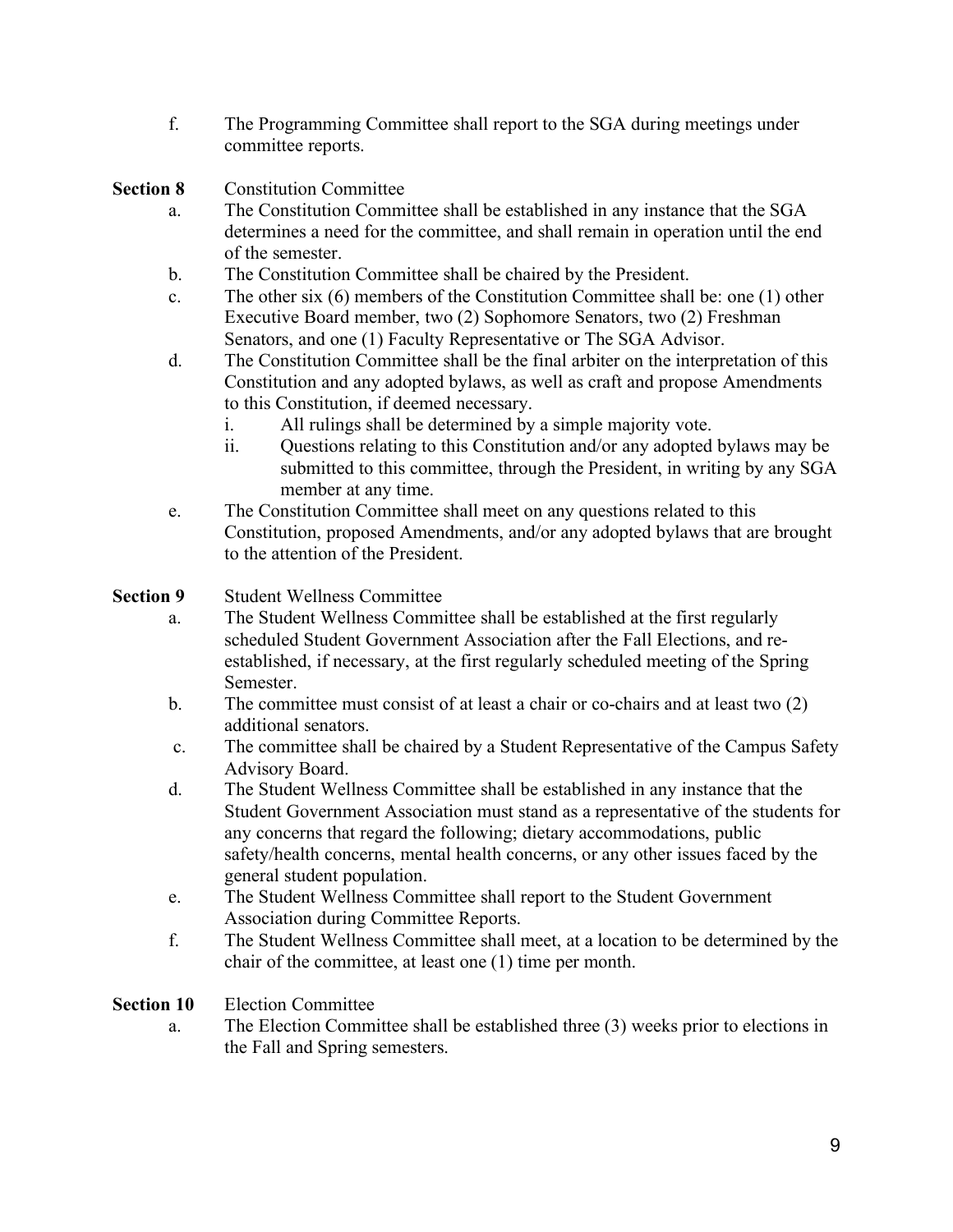- b. The membership of the Election Committee shall consist of at least three (3) students and shall be chaired by an SGA member. The SGA Advisor, or designee, will serve as an ex-officio member.
- c. This committee shall serve to prepare all questions and resolutions to appear on a ballot; to validate the petitions of all candidates running for office of the SGA; to prepare the voting machine and arrange for the election process to take place to establish the rules concerning all election procedures.

#### **Section 11** Advisory Boards

The following Student Activities Advisory Boards could exist at any time on a periodic basis providing there is the need and interest of SGA and the student body:

Social Advisory Board Club Advisory Board Communications/Publications Advisory Board Cultural Advisory Board Club Sports Advisory Board

**Section 12** The Niagara County Community College Association, a committee of Niagara County Community College, shall meet as determined by the Business Manager of the Association. Student members shall be appointed to the Association at the first regularly scheduled SGA meeting after the Fall elections.

- a. There shall be three (3) student members appointed to the Niagara County Community College, College Association, these members being: the President of the SGA and any two (2) students, who may be a Senator appointed by the President.
- b. Members will serve as student representatives and must attend all scheduled College Association meetings.
- c. Members shall serve for the entirety of the academic year in which they are appointed.

#### *ARTICLE VII – Duties, Responsibilities, & Qualifications for SGA Members*

**Section 1** All members are permitted a maximum of no more than two (2) unexcused absences per semester. these absences shall include any SGA meetings, official or committee meetings, mandatory SGA events, as well as office hours.

- a. These absences shall include any SGA meetings, official or committee meetings, mandatory SGA events, as well as office hours.
- b. Two (2) incidents of lateness or early excusal shall be counted as one (1) absence.
- c. In the event that a member expects to be absent, late, or requires early excusal from any SGA meeting(s), the member shall inform the President, at least one (1) day in advance of said meeting(s).
- d. In extreme circumstances, individual members may submit, in writing, a request that absence, lateness, or early excusal not be counted toward their total number of absences.

**Section 2** All members shall serve on at least two (2) standing committees.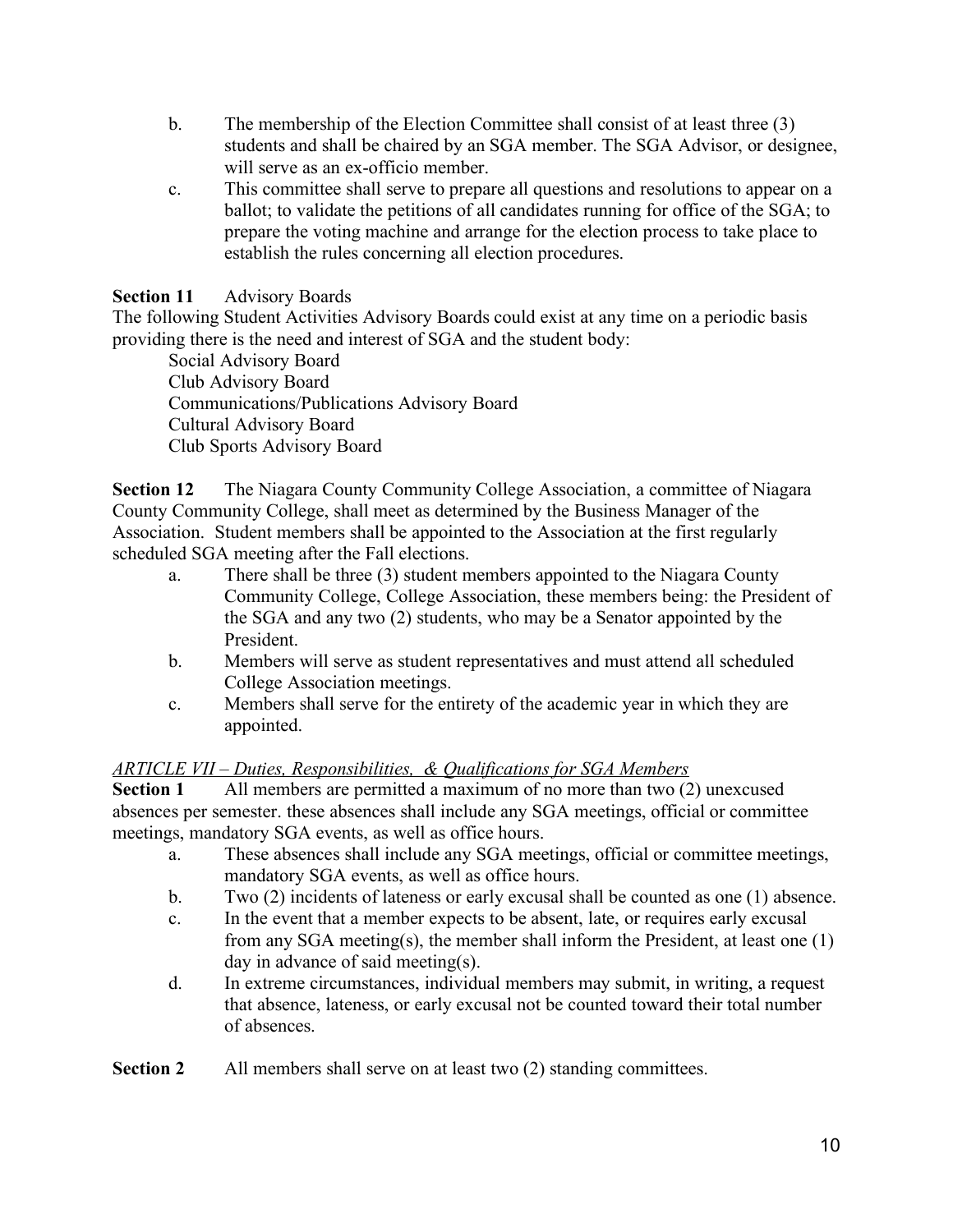**Section 3** In order to be eligible to serve as a Sophomore Senator, one must be a currently enrolled student at Niagara County Community College and must have successfully completed a minimum of twenty-four  $(24)$  credit hours.

- a. Sophomore Senators and candidates for the position must be full-time, and registered for twelve (12) or more credit hours.
- b. All Sophomore Senators and candidates for the position must have and maintain at least a 2.25 cumulative grade point average in order to remain an eligible member of the SGA. A Sophomore Senator can be granted a one-time probationary period of one semester if their cumulative grade point average drops below a 2.25 but remains above a 2.0 and returns to at least a 2.25 at the conclusion of the following completed semester. Sophomore Senators are not eligible for probation if they were previously granted a probationary period.
- c. In the event that any member or candidate fails to meet the requirements stated in this Section, the member(s) or candidate(s) shall be automatically dismissed or removed from the position of Sophomore Senator without the requirement of an Impeachment proceeding.

**Section 4** In order to be eligible to serve as a Freshman Senator, one must be a currently enrolled student at Niagara County Community College, and have completed no more than twenty-three (23) credits hours.

- a. Freshman Senators and candidates for the position must be full-time, and registered for twelve (12) or more credit hours.
- b. All Freshman Senators and candidates for the position must have at least a 2.25 cumulative grade point average, except when no credits have yet been completed at Niagara County Community College. A Freshman Senator can be granted a one-time probationary period of one semester if their cumulative grade point average drops below a 2.25 but remains above a 2.0 and returns to at least a 2.25 at the conclusion of the following completed semester. Freshman Senators will not be granted an additional probationary period at any time on SGA.
- c. In the event that any member or candidate fails to meet the requirements stated in this Section, the member(s) or candidate(s) shall be automatically dismissed or removed from the position of Freshman Senator without the requirement of an Impeachment proceeding.

**Section 5** In order to be eligible to serve as a Part-Time Senator, one must be a currently enrolled student at Niagara County Community College.

- a. Part-Time Senators and candidates for the position must be part-time, and registered for less than twelve (12) credit hours.
- b. All Part-Time Senators and candidates for the position must have at least a 2.25 cumulative grade point average, except when no credits have yet been completed at Niagara County Community College. A Part-Time Senator can be granted a one-time probationary period of one semester if their cumulative grade point average drops below a 2.25 but remains above a 2.0 and returns to at least a 2.25 at the conclusion of the following completed semester. Part-Time Senators are not eligible for probation if they were previously granted a probationary period. Part-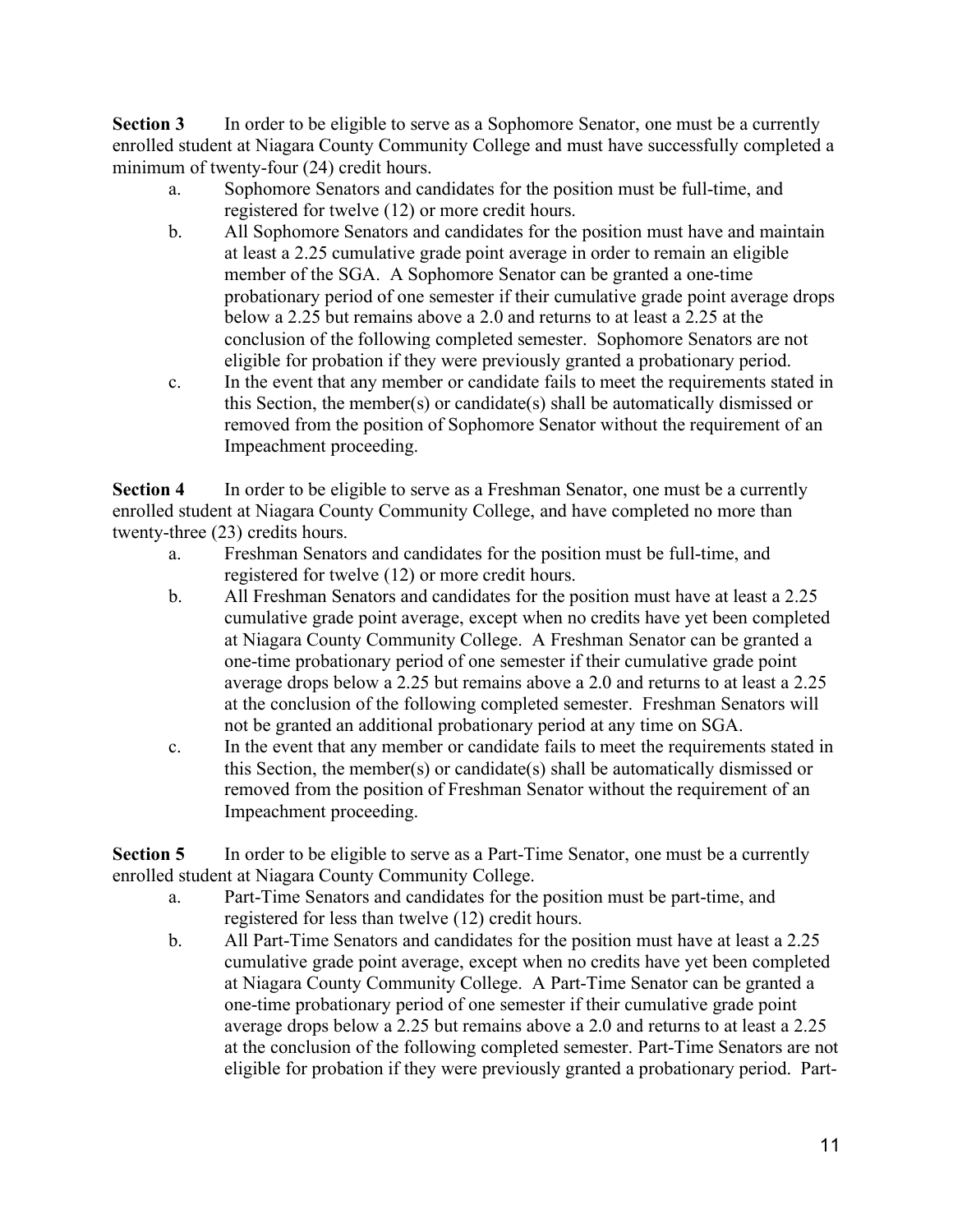Time Senators will not be granted an additional probationary period at any time on SGA.

c. In the event that any member or candidate fails to meet the requirements stated in this Section, the member(s) or candidate(s) shall be automatically dismissed or removed from the position of Part-Time Senator without the requirement of an Impeachment proceeding.

**Section 6** In order to be eligible to serve as a Student Trustee, one must be a currently enrolled student at Niagara County Community College who has previously served or currently serves on the SGA.

- a. The Student Trustee and candidates for the position must be a registered matriculating student for one (1) or more credit hours.
- b. If the office remains unfilled, the current SGA, by simple majority vote, can appoint a Senator from the newly elected Fall SGA who currently serves or previously served on SGA following the Spring elections for the term.
- c. The student trustee candidate cannot be a candidate for one of the positions of the NCCC SGA at the same time as they are a candidate for Student Trustee. This term shall commence July  $1<sup>st</sup>$  and conclude June  $30<sup>th</sup>$  of the current academic year.
- d. The position of Student Trustee may be held for two terms only by any one student. The second term can only be had if re-elected into the position
- e. The Student Trustee and candidates for the position must have at least a 2.50 cumulative grade point average.
- f. In the event that any member or candidate fails to meet the requirements stated in this Section, the member(s) or candidate(s) shall be automatically dismissed or removed from the position of Student Trustee without the requirement of an Impeachment proceeding.
- **Section 7** The powers, duties, and responsibilities of the President of the SGA shall be:
	- a. The President shall uphold and enforce the Constitution of the SGA.
	- b. The President shall chair all meetings of the SGA and Executive Board.
	- c. The President shall call special meetings of the SGA whenever necessary.
	- d. The President shall establish an agenda for all meetings of the SGA and Executive Board.
	- e. The President shall serve with the Treasurer, SGA Advisor, Vice President, Student Event Coordinator, and Secretary as the SGA Finance Committee.
	- f. The President shall present the Student Activities Budget to the SGA for approval.
	- g. The President shall construct a plan and adjust guidelines for any instance where Niagara County Community College, Niagara County, the State of New York, or the country is in a State of Emergency. Recommendations for such may be found in the appendix of this Constitution.
	- h. The President shall serve as the official representative of the student body and speak on behalf of the student body at events, ceremonies, interviews, and upon other occasions where such representation is appropriate.
	- i. The President shall appoint the chair and members of its standing committee.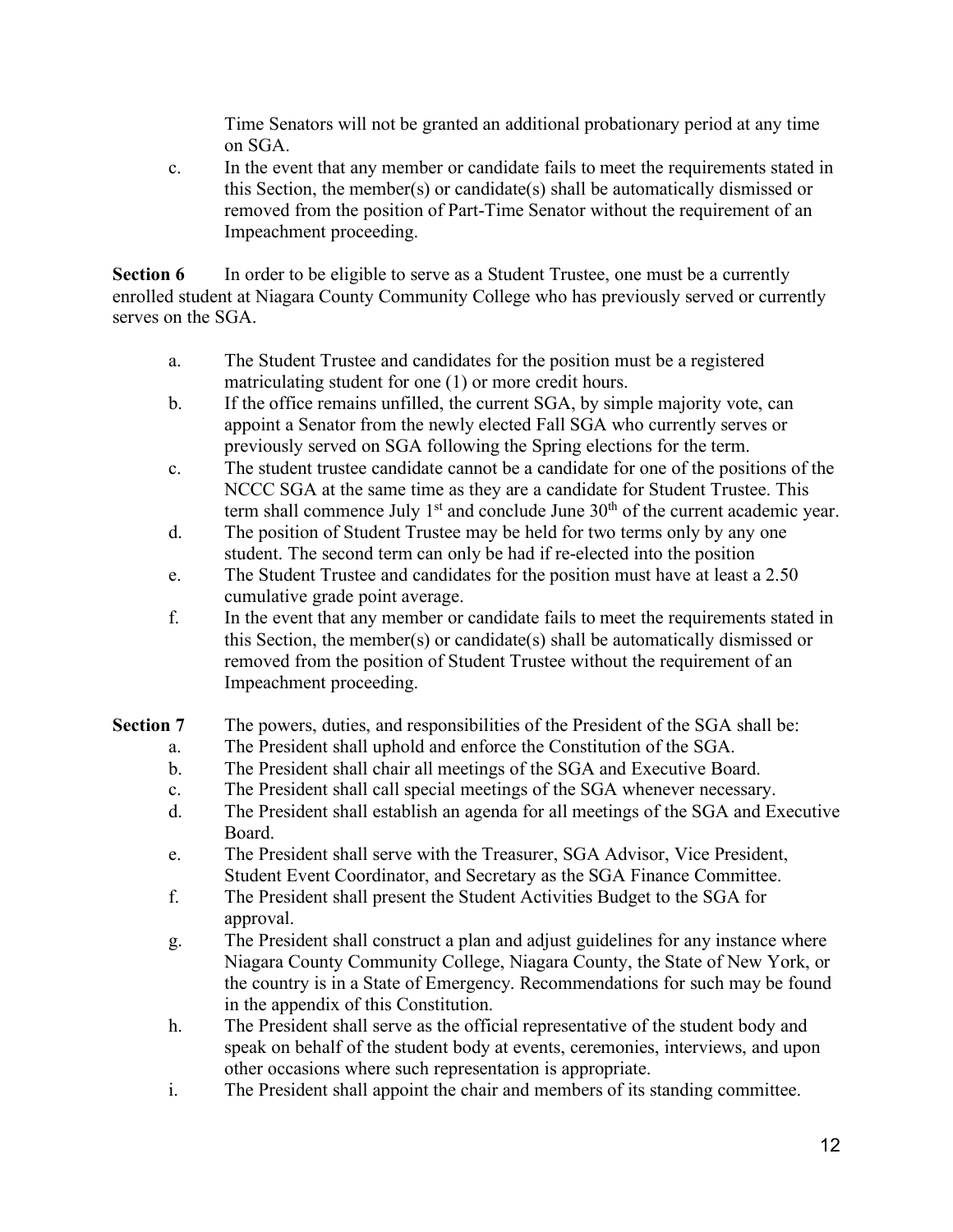- j. The President shall be an honorary member of all standing committees. Such honorary membership shall not be construed as to fulfill the member's committee membership obligation.
- k. The President shall temporarily maintain all responsibilities and duties the SGA deems necessary.
- l. The President shall be a voting member of the SGA except in the instance of a tie in which they may cast the deciding vote.
- m. The President shall spend at least six (6) regularly scheduled hours per week in the SGA office.
- n. The President must attend and be actively involved in at least two (2) events outside of those required in their position on the SGA.
- o. The President shall present SGA recommendations directly relative to the College environment to the President of the College if such recommendations are to be filed with the Student Activities Office.
- p. The President shall be a voting representative on the Faculty SGA and the College Association.
- q. The President shall interpret and explain, in a non-binding fashion, all matters relating to this Constitution and any adopted bylaws, as such matters come up during SGA and Executive Board meetings.
- r. The President shall perform any duties, adhere to any regulations, and meet any minimum qualifications applied to the President at any other point in this Constitution.
- s. In addition to these powers, duties, and responsibilities, the President must also adhere to all powers, duties, and responsibilities outlined in Section 12 of this Article.
- **Section 8** The powers, duties, and responsibilities of the Vice President of the SGA shall be: a. The Vice President shall assume all duties and powers of the President in the case of absence, resignation, removal, or incapacitation.
	- b. The Vice President shall serve as an official representative of the student body at events, ceremonies, interviews, and upon other occasions where such representation is appropriate.
	- c. The Vice President shall preside at informal meetings.
	- d. The Vice President shall be a member of the Finance committee for SGA.
	- e. The Vice President shall be of assistance to the SGA Advisor in maintaining written records (minutes) of clubs/organizations. Minutes are to be submitted after each formal meeting of every club/organization.
	- f. The Vice President shall be responsible for the assignment and documentation of office hours, promotion of, and publicity for the SGA Office. Each incoming Senator and Officer will establish office hours.
	- g. The Vice President shall be responsible for calculating the number of members present in order to determine quorum.
	- h. The Vice President shall spend at least six (6) regularly scheduled hours per week in the SGA office.
	- i. The Vice President must attend and be actively involved in at least two (2) events outside of those required in their position on the SGA.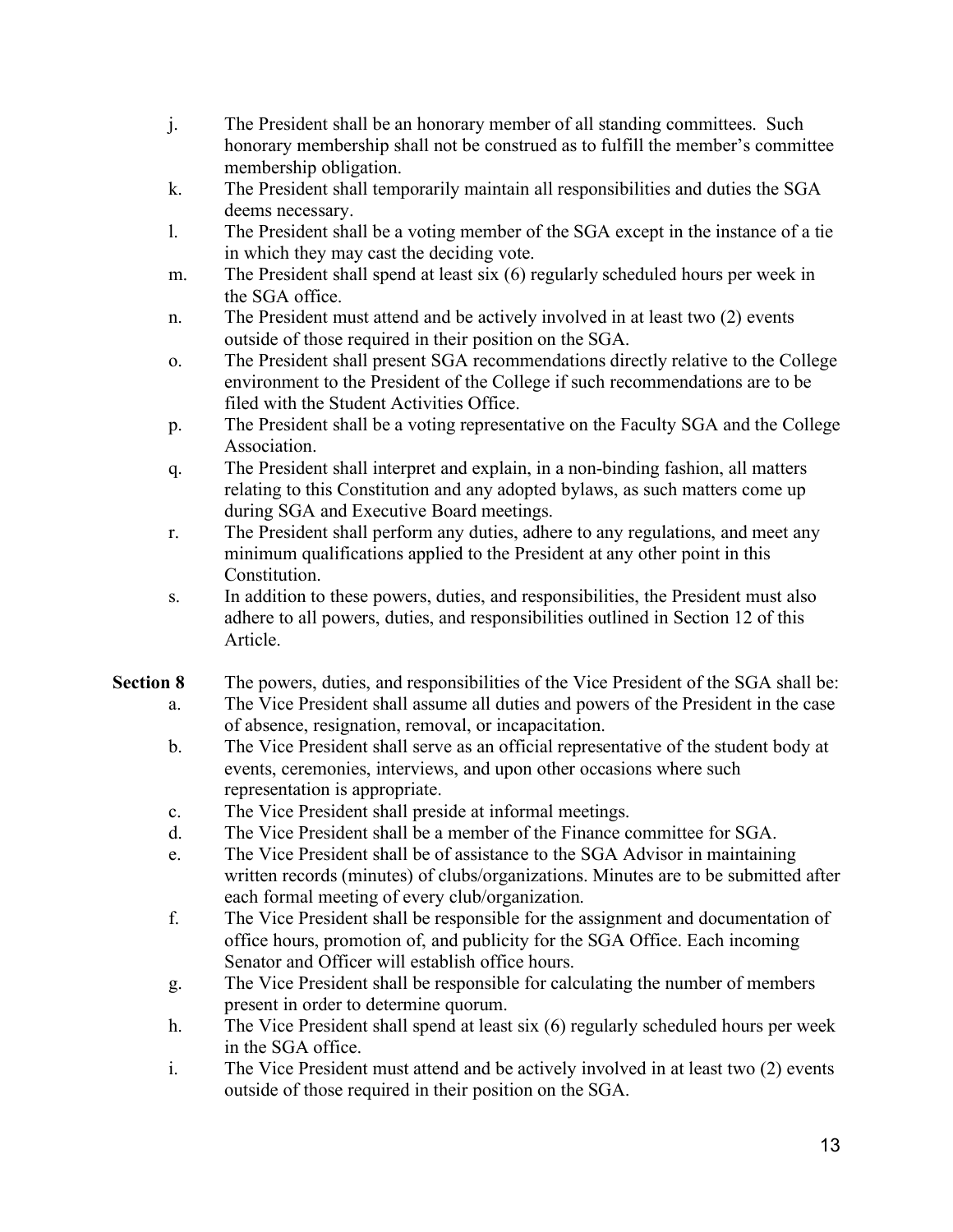- j. The Vice President shall perform any duties, adhere to any regulations, and meet any minimum qualifications applied to the Vice President at any other point in this Constitution.
- k. In addition to these powers, duties, and responsibilities, the Vice President must also adhere to all powers, duties, and responsibilities outlined in Section 12 of this Article.

# **Section 9** The powers, duties, and responsibilities of the Treasurer of the SGA shall be:

- a. The Treasurer shall assume all duties and powers of the President in the absence or incapacitation of both the President and Vice President.
- b. The Treasurer shall serve as an official representative of the student body at events, ceremonies, interviews, and upon other occasions where such representation is appropriate.
- c. The Treasurer shall share responsibility with the SGA Advisor for the administration of the Student Activities in accordance with the policies defined by the College Administration and the SGA.
- d. The Treasurer shall sign and approve all SGA financial transactions.
- e. The Treasurer shall review records of the income, expenditures, and current balances of the Student Activities in cooperation with the College Association bookkeeper.
- f. The Treasurer shall have the authority to investigate an expenditure or allocation of monies from the Student Activities with the SGA Advisor.
- g. The Treasurer shall, through the approval, by a simple majority vote of the SGA withhold funds from any club/organization receiving funds from the Student Activities Budget, should such group(s) fail to submit receipts or follow regulations relating to funds. Upon doing so, said member must inform said club(s)/organization(s), as well as the SGA Advisor in writing of said offense and said withholding of funds.
- h. The Treasurer shall chair the Finance Committee and report all Finance Committee recommendations to the full SGA.
- i. The Treasurer shall have the responsibility of reporting to the SGA uses of the monies of the Student Activities by a student club/organization that conflict with the policies set by the State University of New York, the College, and/or the SGA.
- j. The Treasurer shall be a voting member of the Faculty SGA.
- k. The Treasurer shall spend at least six (6) regularly scheduled hours per week in the SGA office.
- l. The Treasurer must attend and be actively involved in at least two (2) events outside of those required in their position on the SGA.
- m. The Treasurer shall perform any duties, adhere to any regulations, and meet any minimum qualifications applied to the Treasurer at any other point in this Constitution.
- n. In addition to these powers, duties, and responsibilities, the Treasurer must also adhere to all powers, duties, and responsibilities outlined in Section 12 of this Article.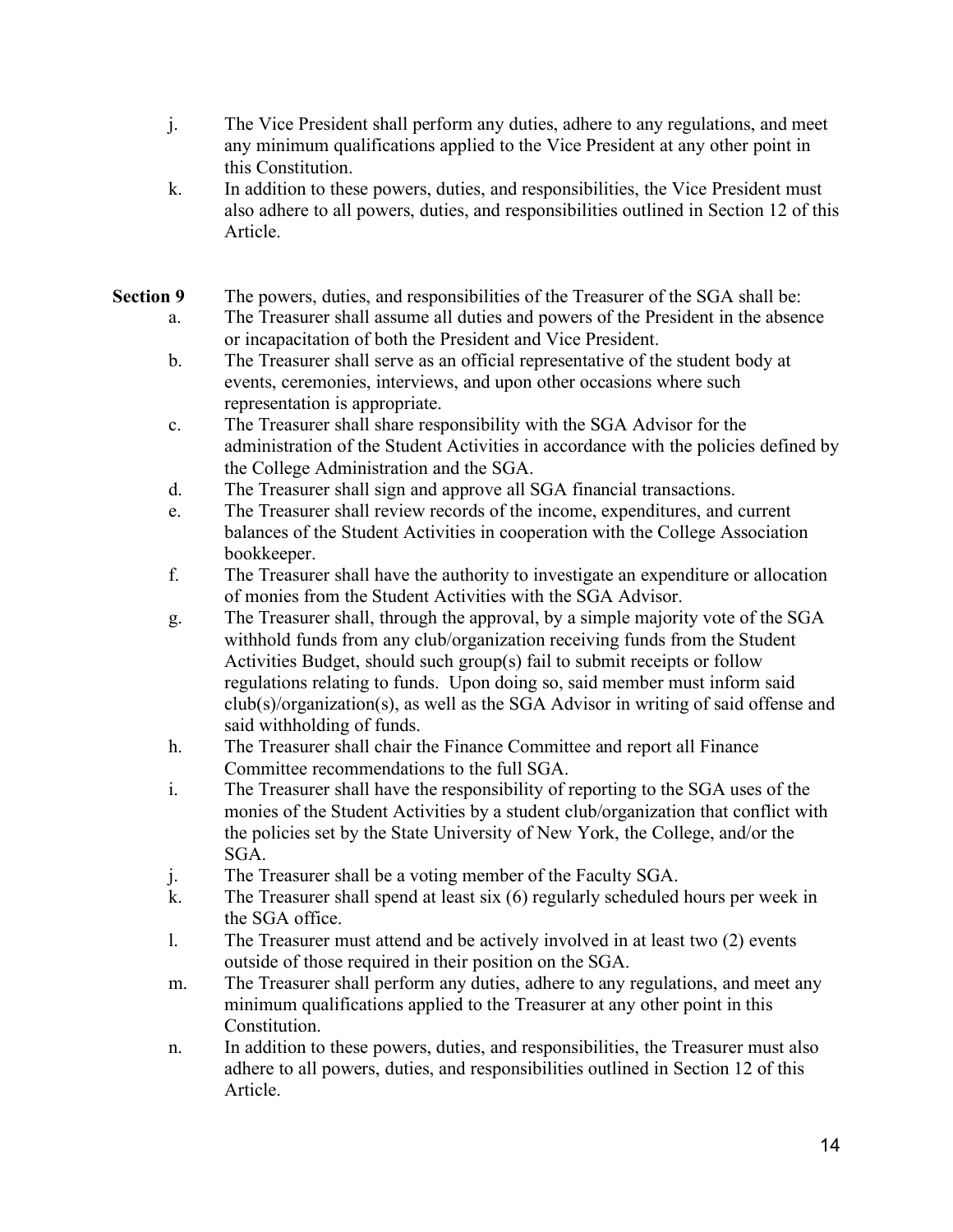**Section 10** The powers, duties, and responsibilities of the Student Event Coordinator of the SGA shall be:

- a. The Student Event Coordinator shall assume all duties and powers of the President in the absence or incapacitation of the President, Vice President, and Treasurer.
- b. The Student Event Coordinator shall serve as an official representative of the student body at events, ceremonies, interviews, and upon other occasions where such representation is appropriate.
- c. The Student Event Coordinator shall serve as the chair of the Programming Committee, which shall be known as the Campus Activities Board.
- d. The Student Event Coordinator shall be responsible for the record-keeping of event attendance required by all Senators.
- d. The Student Event Coordinator shall be responsible for planning and facilitating a majority of training sessions, events, or any other functions in regards to the SGA.
- h. The Student Event Coordinator shall spend at least six (6) regularly scheduled hours per week in the SGA office.
- i. The Student Event Coordinator shall perform any duties, adhere to any regulations, and meet any minimum qualifications applied to the Student Event Coordinator at any other point in this Constitution.
- j. In addition to these powers, duties, and responsibilities, the Student Event Coordinator must also adhere to all powers, duties, and responsibilities outlined in Section 12 of this Article.
- **Section 11** The powers, duties, and responsibilities of the Secretary of the SGA shall be:
	- a. The Secretary shall assume all duties and powers of the President in the absence or incapacitation of the President, Vice President, Treasurer, and Student Event Coordinator.
	- b. The Secretary shall serve as an official representative of the student body at events, ceremonies, interviews, and upon other occasions where such representation is appropriate.
	- c. The Secretary shall maintain an accurate record of all meetings of the SGA. A copy of the minutes of each meeting shall be submitted to all members of the SGA for revisions and review within three (3) days of the meeting.
	- d. The Secretary shall distribute copies of minutes to the President of the College, the Vice Presidents of the College, the College archives, and all members of the SGA.
	- e. The Secretary shall maintain a complete file for the entirety of the academic year of all minutes, from all SGA meetings, as well as all resolutions, actions, adopted bylaws, and any other information deemed pertinent from SGA meetings. Such records must be kept on file for a minimum of seven (7) years.
	- f. The Secretary shall be responsible for the duplication and distribution of minutes from the previous SGA meeting to all members, the SGA Advisor, and two (2) days prior to the next SGA meeting.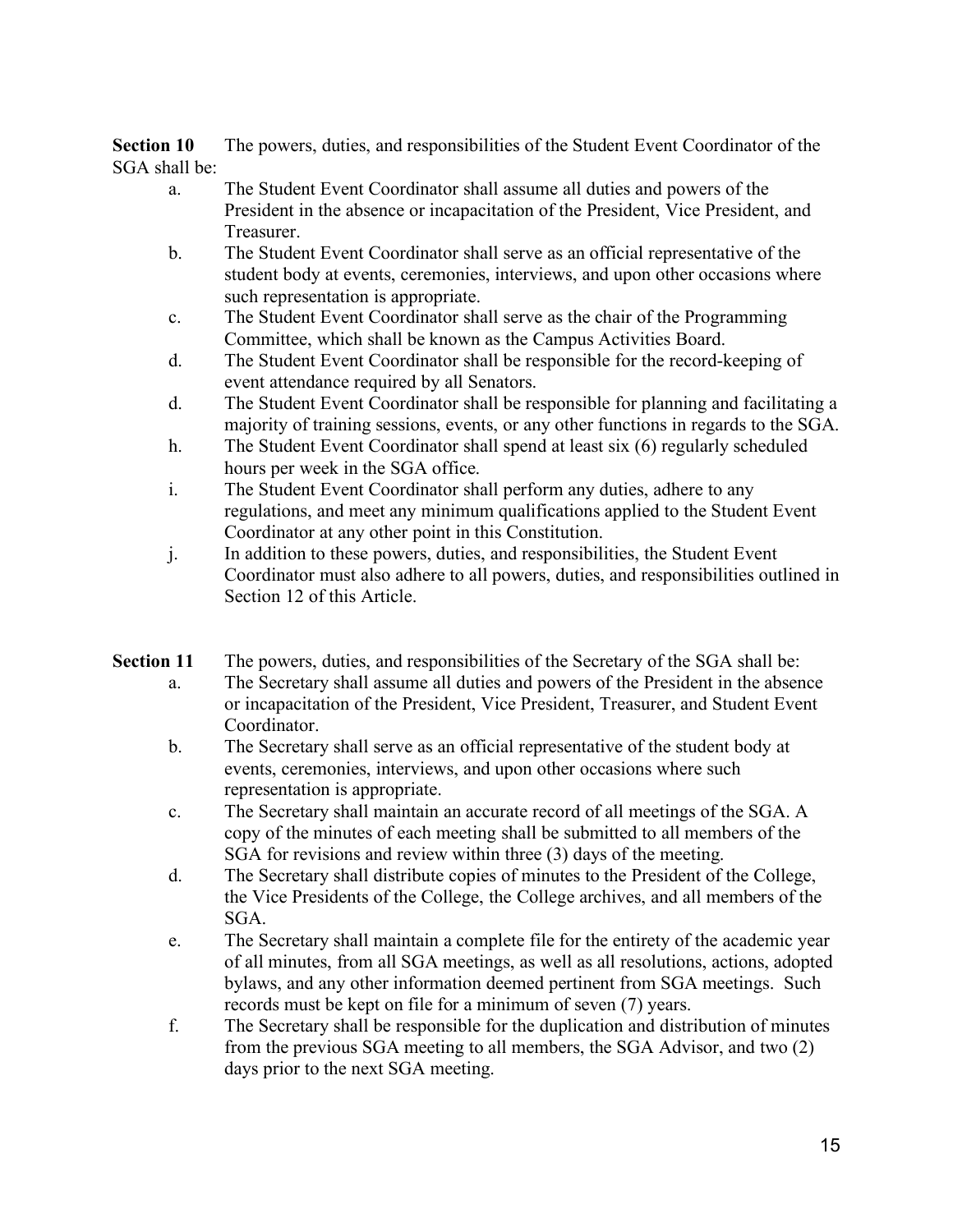- g. The Secretary shall take attendance at all SGA meetings, notify members when they have a total of two (2) absences in one semester, distribute up-to-date attendance lists at each SGA meeting to each member, and maintain attendance records for the SGA.
- h. The Secretary shall distribute all SGA information, to include this Constitution, any adopted bylaws, contact lists, committee lists, and any other necessary materials to all members.
- i. The Secretary shall handle all correspondence of the SGA, or appoint a designee to do so on a case by case basis.
- j. The Secretary shall be a voting member of the Faculty SGA.
- k. The Secretary shall spend at least six (6) regularly scheduled hours per week in the SGA office.
- l. The Secretary shall perform any duties, adhere to any regulations, and meet any minimum qualifications applied to the Secretary at any other point in this Constitution.
- m. The Secretary must attend and be actively involved in at least two (2) events outside of those required in their position on the SGA.
- n. In addition to these powers, duties, and responsibilities, the Secretary must also adhere to all powers, duties, and responsibilities outlined in Section 12 of this Article.
- **Section 12** The powers, duties, and responsibilities of the Student Trustee of the SGA shall be:
	- a. The Student Trustee shall represent the student body, in accordance with the Purpose of the SGA as defined in Section 2 of Article I of this Constitution, as a voting member of the Niagara County Community College Board of Trustees.
	- b. The Student Trustee shall, at the next SGA meeting after a meeting of the Board, report to the SGA actions taken by the Board, and shall update the SGA on any ongoing issues or actions related to the Board, except for matters discussed during Executive Session at the Board meeting(s).
	- c. The Student Trustee shall present any questions or comments from the SGA of the Board to it, and report back to the SGA, during the next SGA meeting, the response of the Board to the question(s) or comment(s).
	- d. The Student Trustee shall be responsible for constructing a monthly report compiled from affairs of the SGA, Student Life, Student Housing Village, and Athletics to present at each Niagara County Community College Board of Trustees Meetings.
	- e. The Student Trustee shall serve as an official representative of the student body at events, ceremonies, interviews, and upon other occasions where such representation is appropriate.
	- f. The Student Trustee must attend and be actively involved in at least two (2) events outside of those required in their position on the SGA.
	- g. The Student Trustee shall spend at least six (6) regularly scheduled hours per week in the SGA office.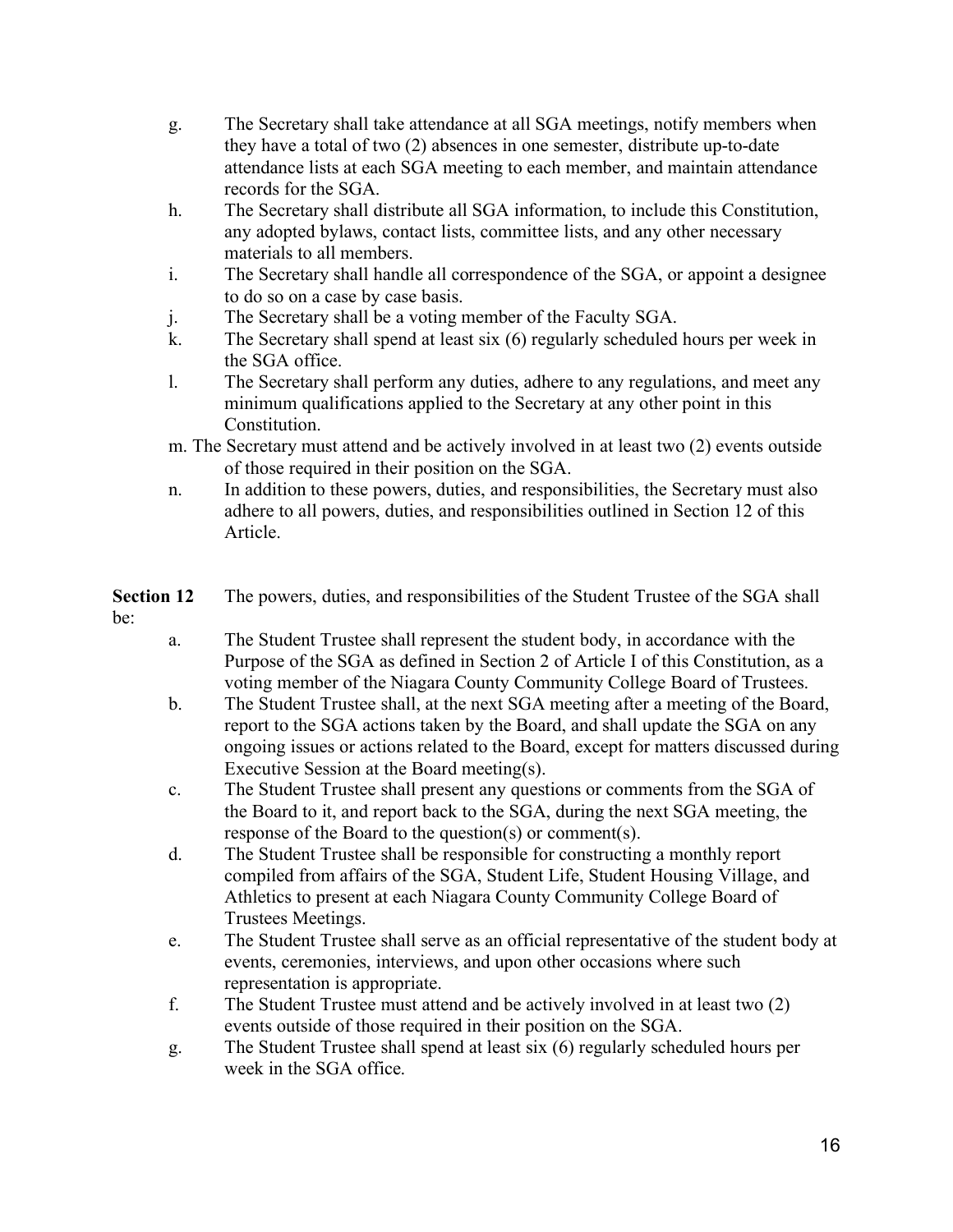- h. The Student Trustee may not collect a stipend for their work on SGA, in conjunction with guidelines set forth by the Niagara County Community College Board of Trustees.
- i. The Student Trustee shall perform any duties, adhere to any regulations, and meet any minimum qualifications applied to the Student Trustee at any other point in this Constitution.
- j. In addition to these powers, duties, and responsibilities, the Student Trustee must also adhere to all powers, duties, and responsibilities outlined in Section 13 of this Article.

# **Section 13** The powers, duties, and responsibilities of the Senators of the SGA shall be:

- a. In the event of the absence or incapacitation of the President, Vice President, Treasurer, Student Event Coordinator, and Secretary, the remaining members shall elect, by simple majority vote, a Senator to assume all duties and powers of the President until such absence or incapacitation is at an end.
- b. All Senators shall be aware of the demands and the needs of the student body.
- c. All Senators shall have the authority to introduce any motions or resolutions which will advance the welfare of the student body.
- d. All Senators shall be voting members of the SGA.
- e. All Senators shall attend every scheduled meeting of the SGA. If a Senator misses more than two (2) such meetings during one semester, they may be removed from office, by a simple majority vote, unless such absences are excused. Excused absences shall include personal illnesses, death or illness in the family, or other circumstances approved by the President of the SGA, SGA Advisor, or another designee. Efforts should be made to notify of an absence by at least forty-eight (48) hours in advance when applicable.
- f. All Senators shall attend, if appointed, Standing Committee meetings. Furthermore, the designated Senator will be expected to perform duties concerned with being a working member of the respected Committee.
- g. All Senators shall serve as official representatives of the student body at events, ceremonies, interviews, and upon other occasions where such representation is appropriate.
- h. All Senators must attend and be actively involved in at least two (2) events outside of those required in their position on the SGA.
- i. All Senators shall spend at least three (3) regularly scheduled hours per week in the SGA office.
- j. All senators shall qualify as a representative of the SUNY Student Assembly and shall be able to represent their campus as the elected voting delegate which shall be chosen at the first official SGA meeting of each academic year.
- k. All Senators shall perform any duties, adhere to any regulations, and meet any minimum qualifications applied to the members at any other point in this **Constitution**

# *ARTICLE VIII – Elections*

**Section 1** All currently enrolled students at Niagara County Community College shall be eligible to vote, by secret ballot, in school-wide elections.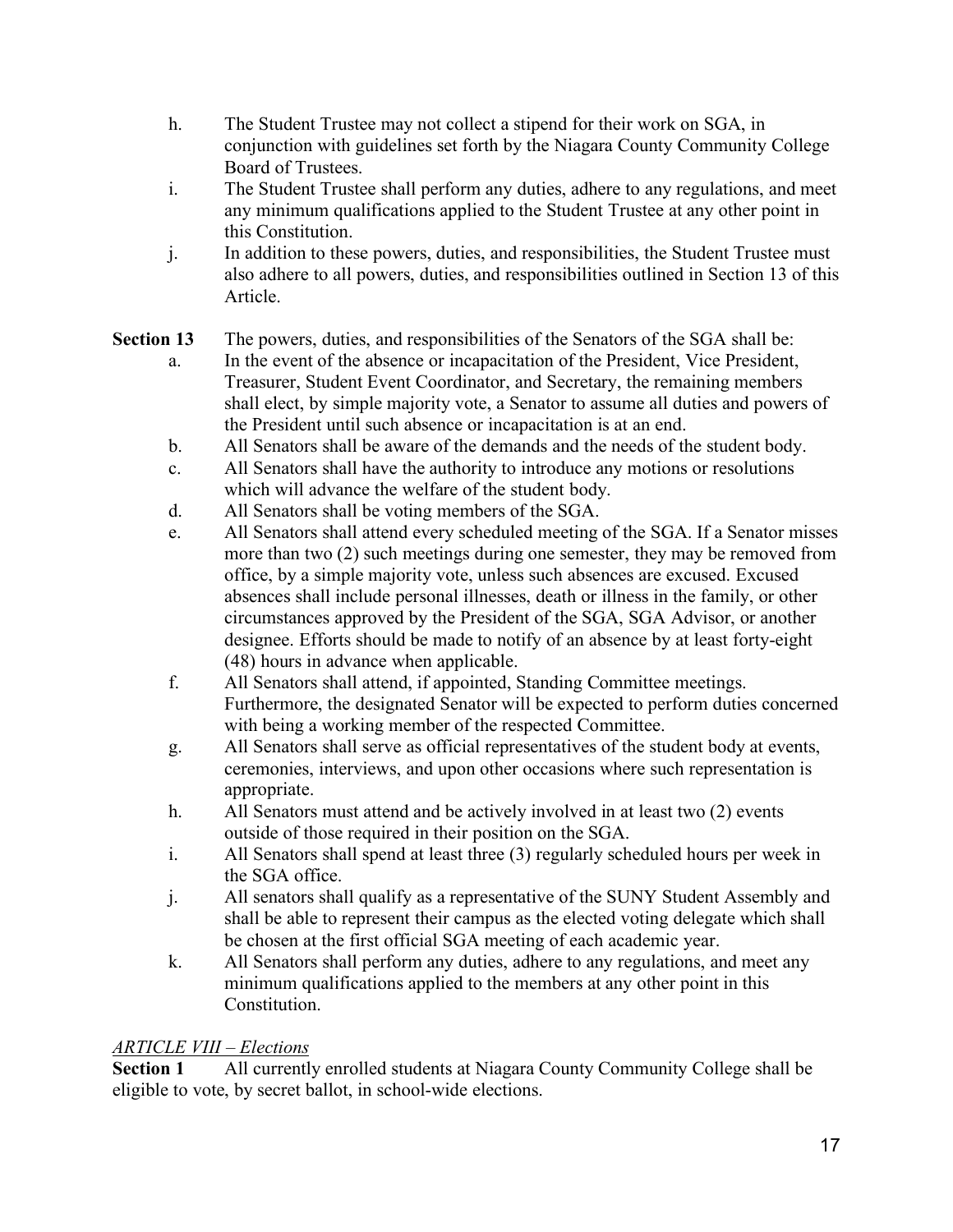**Section 2** In order for a candidate in a school-wide election to be elected, the candidate must receive at least one (1) vote.

**Section 3** In the event of a tie in a school-wide election, a run-off election between the tied candidates shall be held within three (3) days of the determination that a tie exists. In the event that a tie still exists, the SGA shall, by simple majority vote, appoint the number of candidates equal to the number of vacancies in the position being contested.

**Section 4** The Elections Committee shall organize and run all aspects of all elections, as outlined in Section 10 of Article VI of this Constitution.

**Section 5** The term for all elected positions, Freshman Senators, Sophomore Senators, President, Vice President, Treasurer, Secretary, and Student Trustee, shall be for one year beginning July  $1<sup>st</sup>$  and ending June  $30<sup>th</sup>$  of the respective academic year unless dismissal, removal, resignation, or impeachment.

**Section 5** Vacancies in SGA membership or offices which occur between regularly scheduled elections may be filled by appointment through a majority vote of the remaining SGA with said appointments taking place within two weeks from the time the vacancy occurs. All candidates must fulfill appropriate requirements for the position they are seeking and obtain the proper petition.

**Section 6** Fall elections will be for Freshman Senators and to fill any Sophomore or Part-Time Senator openings if such vacancies exist.

- a. Candidates must obtain the proper petition announcing their candidacy and must secure at least 50 signatures of the general student body.
- b. The eight (8) candidates for Freshman Senator who receive the most votes shall be appointed to the position at the next regularly scheduled SGA meeting after the Fall elections.
- c. The number of Sophomore Senator candidates equal to the number of Sophomore Senator vacancies who receive the most votes shall be appointed to the position at the next regularly scheduled SGA meeting after the Fall elections.
- d. In the event that a candidate or candidates for any position do not receive at least one (1) vote, and a vacancy remains in the position that the candidate(s) was/were seeking, the candidate(s) may come forward at the next regularly scheduled SGA meeting after the Fall elections to request that the SGA, by simple majority vote, appoint him/her to the position(s).

**Section 7** At any regularly scheduled SGA meeting between the first regularly scheduled SGA meeting after the Fall elections and the first regularly scheduled SGA meeting of the month of April, the SGA may approve, by simple majority vote, through the process of roll-in elections as defined and regulated by the Elections Committee, candidates that come forward to fill any remaining vacancies for any position in the SGA.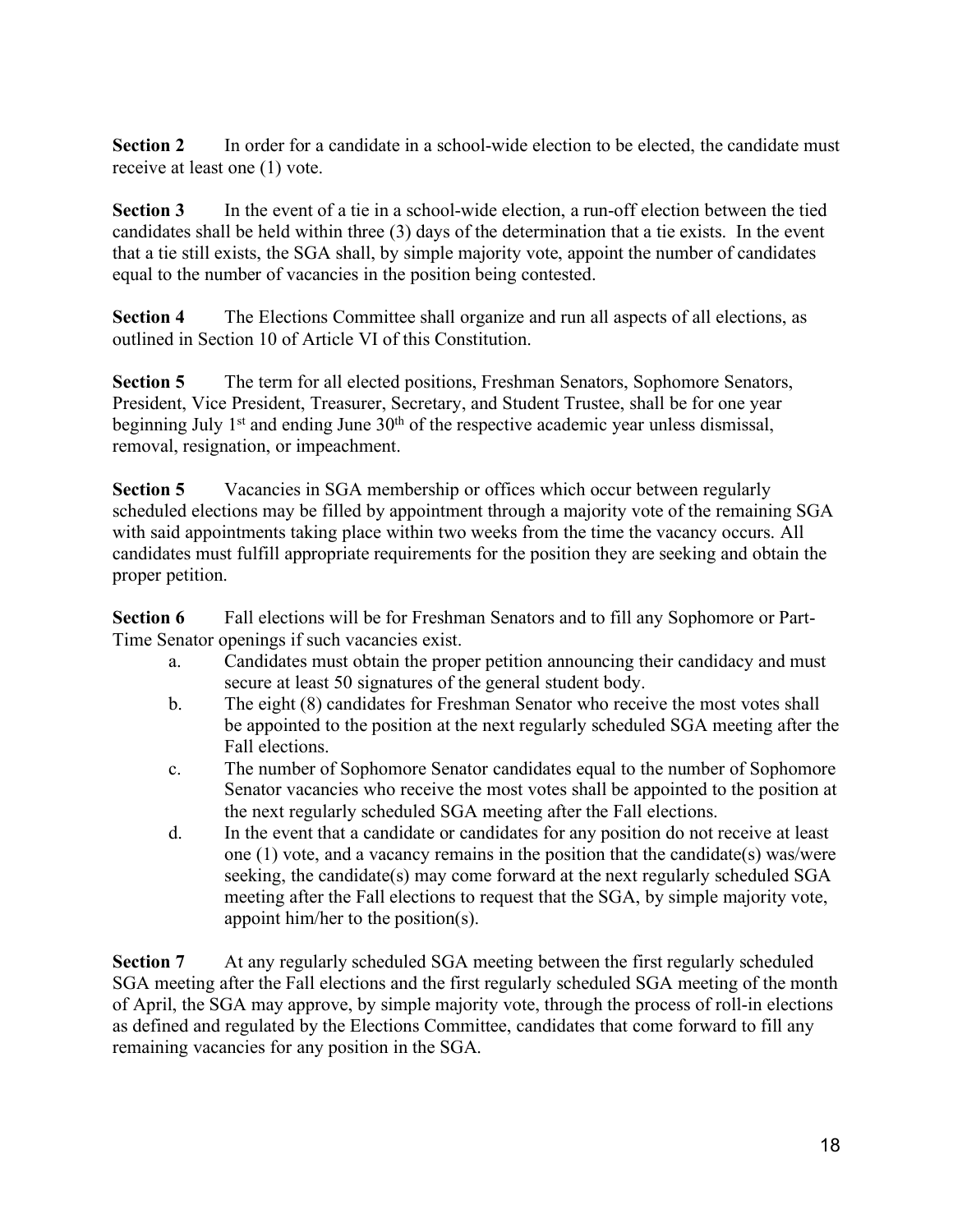**Section 8** Spring elections for all Sophomore Senators and the Student Trustee for the next academic year shall take place prior to the second to last regularly scheduled SGA meeting of the spring semester.

- a. Sophomore Senator candidates must obtain the proper petition announcing their candidacy and must secure at least 50 signatures of the general student body. Student Trustee candidates must obtain the proper petition announcing their candidacy and must secure at least 100 signatures of the general student body while meeting the additional criteria outlined in Section 6 of Article VI.
- b. The eight (8) candidates for Sophomore Senator and one (1) candidate for Student Trustee who receive the most votes shall be appointed to said positions at the final SGA meeting of the Spring semester.
- c. In the event that a candidate or candidates for any position do not receive at least one (1) vote, and a vacancy remains in the position that the candidate(s) was/were seeking, the candidate(s) may come forward at the next regularly scheduled SGA meeting after the Spring elections to request that the outgoing SGA shall, by simple majority vote, fill the remaining positions by appointment.

**Section 9** Spring elections for the Executive Council positions of President, Treasurer, Student Event Coordinator, and Secretary shall take place at the last regularly scheduled SGA meeting of the Spring semester.

- a. Only members of the newly elected Full SGA may vote.
- b. The candidate who receives the most votes for each position shall be appointed to said position for one year starting July  $1<sup>st</sup>$  and ending June  $30<sup>th</sup>$  of the following academic year.
- c. In the event that a candidate is the only nominee for any position, the current SGA Secretary shall cast one (1) vote to elect said candidate into the respective position.
- d. In the event of a tie between two (2) candidates, the current SGA President shall cast the deciding vote.
- e. The President, Treasurer, Student Event Coordinator, and Secretary cannot be a candidate for another position on the SGA at the same time that they hold their current position.

**Section 10** A Fall election is held for the Executive Board position of Vice President and shall take place at the first regularly scheduled SGA meeting following the Fall semester elections.

- a. The candidate who receives the most votes for said position shall be appointed to this position for one year following the conclusion of the election and ending June 30th of the current academic year.
- b. In the event that a candidate is the only nominee for any position, the current SGA Secretary shall cast one (1) vote to elect said candidate into the respective position.
- c. In the event of a tie between two (2) candidates the current SGA President shall cast the deciding vote.
- d. The Vice President cannot be a candidate for another position on the SGA at the same time that they hold their current position.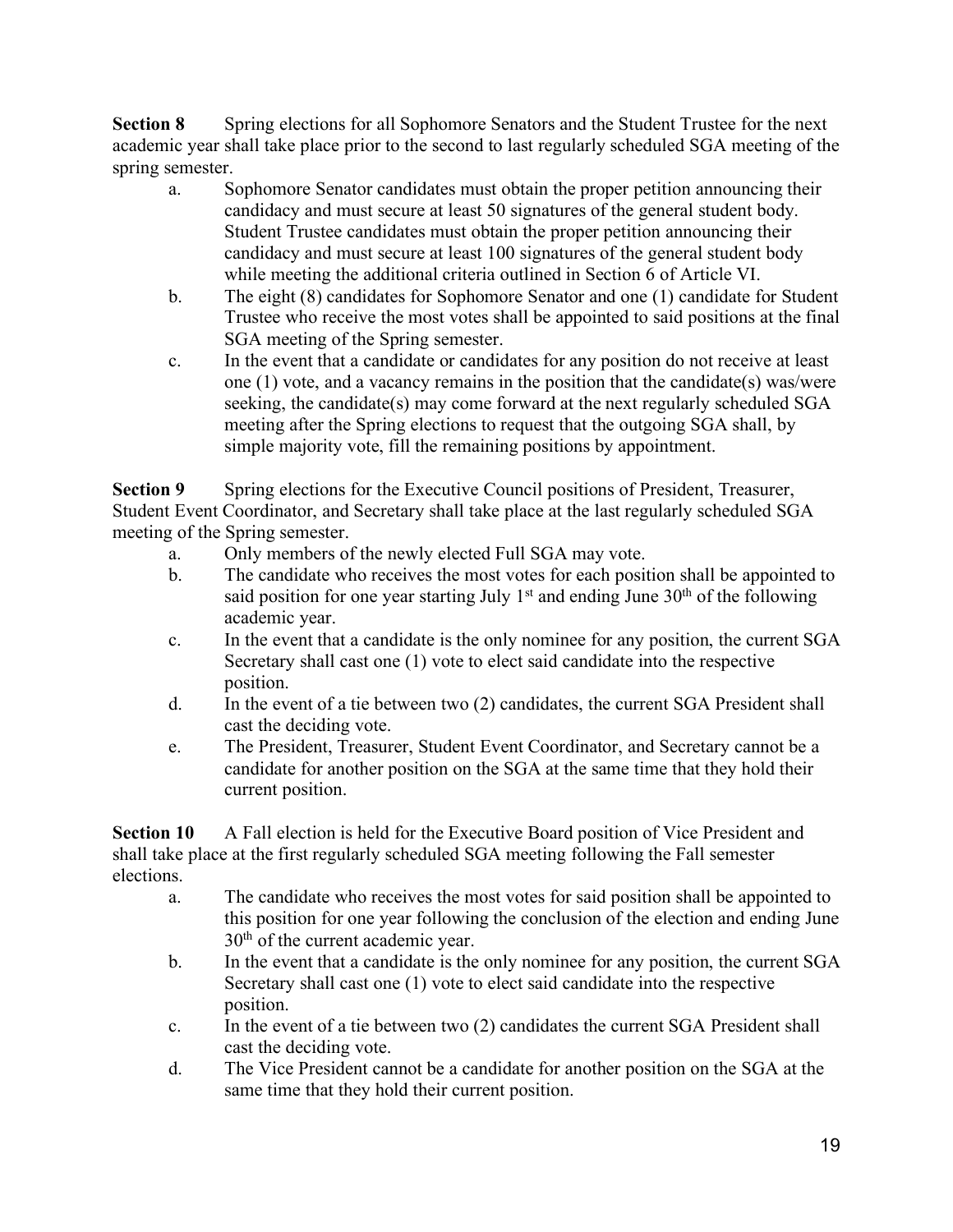### *ARTICLE IX – The Amendment Process*

**Section 1** If the SGA sees fit, it may, by a two-thirds vote, amend this Constitution in any manner it desires.

**Section 2** Any and all proposed amendments to this Constitution must originate in, and be approved by, the Constitution Committee, to be presented by the President at any meeting of the SGA.

#### **Section 3** Before the Constitution may be amended, the following steps must be completed:

- 1. The proposed amendment must be introduced to the SGA at a regular meeting of the SGA. Each member of the SGA must receive a copy of the proposed amendment in advance of the meeting.
- 2. The President shall then convene the Constitution Committee to consider the proposed amendment.
- 3. At the following regularly scheduled meeting of the SGA, the SGA, after discussion and presentation by the Constitution Committee, shall vote to approve or reject the proposed amendment.
- 4. The proposed amendment is approved if two-thirds of the elected voting members of the SGA vote for its approval.

#### **Section 4**

Each of the steps described in the foregoing section must be completed in the order they are listed. If at any point the proposed amendment does not receive the required approval, it shall be declared defeated and further action on it will cease.

### **Section 5**

Students may, through a petition of at least 15 percent of the total enrollment, call a referendum on any Constitutional change. Petitions must be submitted to the SGA. Upon receipt, the SGA will follow Section 3 of this Article and will hold a general referendum to decide the issue within three (3) weeks of receiving the petition.

### Article X: Emergency Clause

**Section 1** This section of the Constitution can be referenced in any case where Niagara County Community College is required to conduct classes and business remotely, or at a reduced capacity. The following consists of exceptions to the expectations of the Student Government Organization, in the event that extenuating circumstances prohibit the completion of such expectations.

**Section 2** This section of the Constitution may also be referenced in the event that a student completes their education through online classes only, by the discretion of the SGA Advisor, and The President of the SGA.